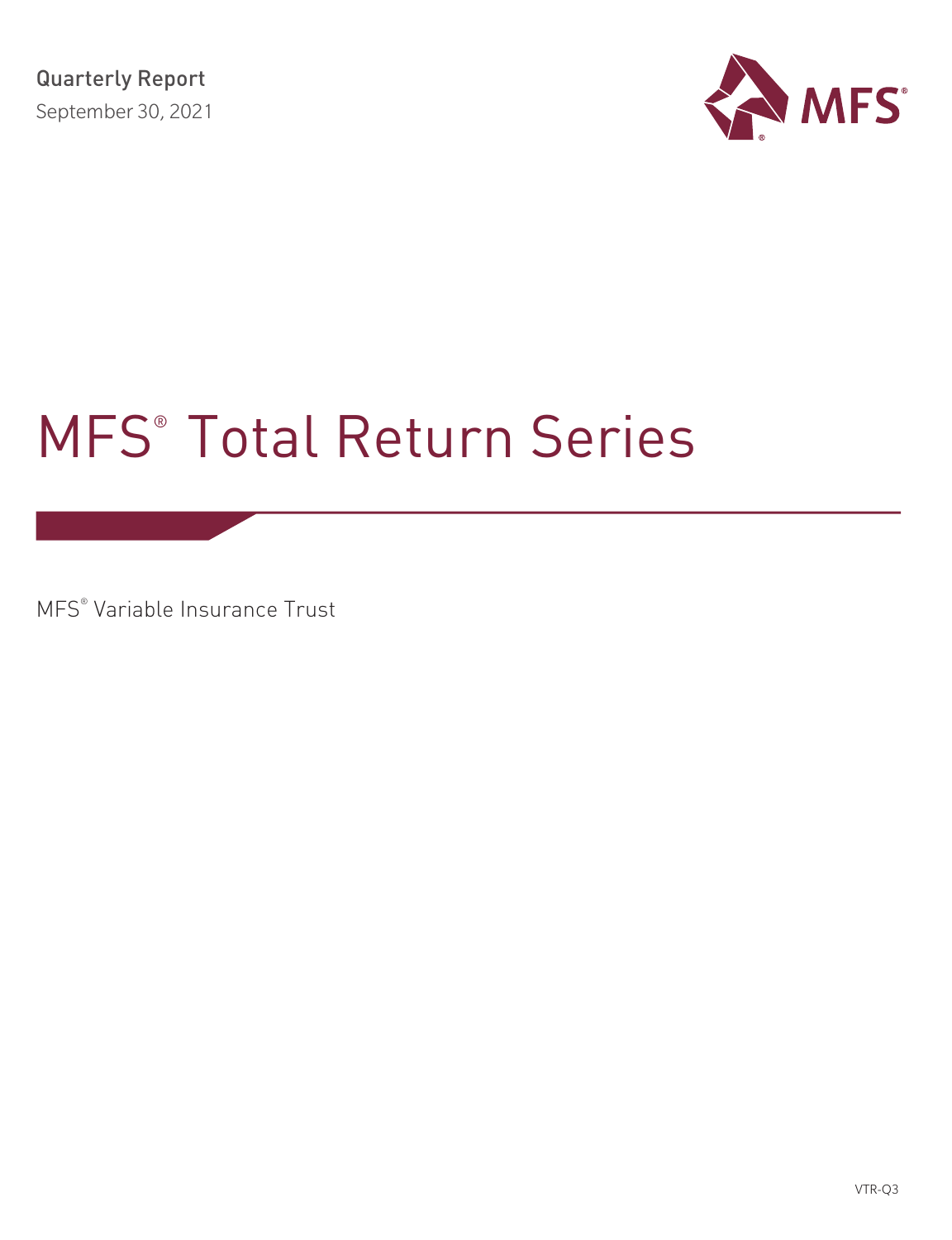# **PORTFOLIO OF INVESTMENTS**

9/30/21 (unaudited)

The Portfolio of Investments is a complete list of all securities owned by your fund. It is categorized by broad-based asset classes.

| <b>Issuer</b>                                | <b>Shares/Par</b> |    | Value (\$) |
|----------------------------------------------|-------------------|----|------------|
| Common Stocks - 58.0%                        |                   |    |            |
| Aerospace & Defense - 2.3%                   |                   |    |            |
| Honeywell International, Inc.                | 124,080           | \$ | 26,339,702 |
| L3Harris Technologies, Inc.                  | 75,310            |    | 16,586,274 |
| Lockheed Martin Corp.                        | 22,117            |    | 7,632,577  |
| Northrop Grumman Corp.                       | 30,406            |    | 10,950,721 |
|                                              |                   | \$ | 61,509,274 |
| Alcoholic Beverages - 0.6%                   |                   |    |            |
| Constellation Brands, Inc., "A"              | 39,272            | \$ | 8,274,218  |
| Diageo PLC                                   | 174,855           |    | 8,425,048  |
|                                              |                   | \$ | 16,699,266 |
| Automotive - 1.1%                            |                   |    |            |
| Aptiv PLC (a)                                | 28,474            | \$ | 4,241,772  |
| Lear Corp.                                   | 83,176            |    | 13,015,380 |
| LKQ Corp. (a)                                | 258,272           |    | 12,996,247 |
|                                              |                   | \$ | 30,253,399 |
| Biotechnology - 0.3%                         |                   |    |            |
| Vertex Pharmaceuticals, Inc. (a)             | 43,442            | \$ | 7,879,944  |
| Broadcasting $-0.3%$                         |                   |    |            |
| Discovery Communications, Inc., "C" (a)      | 211,485           | \$ | 5,132,741  |
| Omnicom Group, Inc.                          | 32,824            |    | 2,378,427  |
|                                              |                   | S  | 7,511,168  |
| Brokerage & Asset Managers - 2.8%            |                   |    |            |
| BlackRock, Inc.                              | 7,578             | \$ | 6,355,366  |
| Cboe Global Markets, Inc.                    | 76,555            |    | 9,482,102  |
| Charles Schwab Corp.                         | 565,403           |    | 41,183,955 |
| Invesco Ltd.                                 | 303,800           |    | 7,324,618  |
| NASDAQ, Inc.                                 | 53,698            |    | 10,364,788 |
|                                              |                   | \$ | 74,710,829 |
| Business Services - 2.3%                     |                   |    |            |
| Accenture PLC, "A"                           | 49,992            | \$ | 15,993,441 |
| Amdocs Ltd.                                  | 131,830           |    | 9,980,849  |
| Cognizant Technology Solutions Corp., "A"    | 108,432           |    | 8,046,739  |
| Fidelity National Information Services, Inc. | 120,293           |    | 14,637,252 |
| Fiserv, Inc. (a)                             | 115,326           |    | 12,512,871 |
|                                              |                   | \$ | 61,171,152 |
| Cable TV - 2.0%                              |                   |    |            |
| Comcast Corp., "A"                           | 917,136           | \$ | 51,295,416 |
| Chemicals - 0.7%                             |                   |    |            |
| 3M Co.                                       | 15,359            | \$ | 2,694,276  |
| PPG Industries, Inc.                         | 111,741           |    | 15,980,080 |
|                                              |                   | \$ | 18,674,356 |
| Computer Software - 2.6%                     |                   |    |            |
| Microsoft Corp.                              | 200,654           | \$ | 56,568,376 |
| Oracle Corp.                                 | 123,524           |    | 10,762,646 |
|                                              |                   | \$ | 67,331,022 |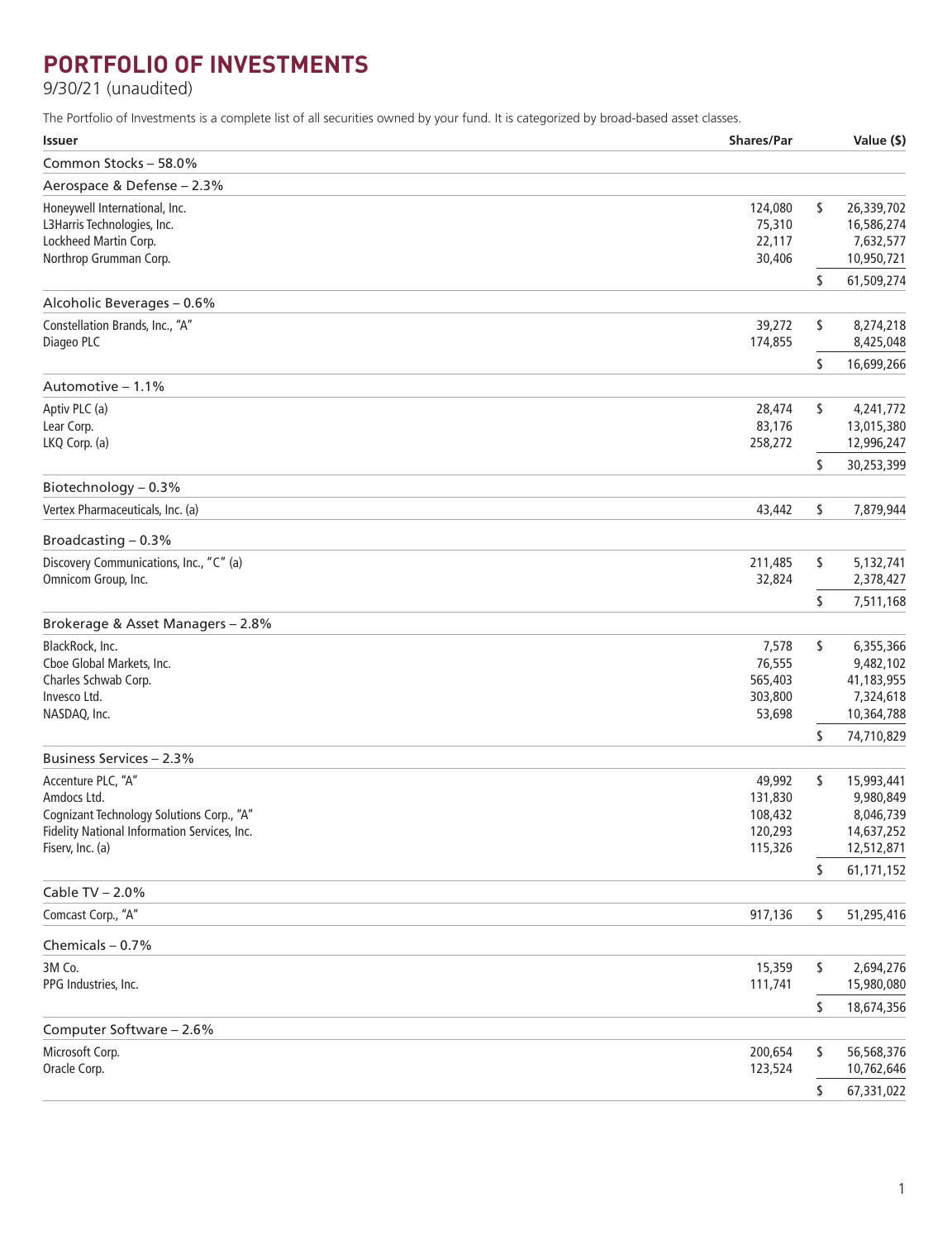| <b>Issuer</b>                                    | <b>Shares/Par</b> | Value (\$)               |
|--------------------------------------------------|-------------------|--------------------------|
| Common Stocks - continued                        |                   |                          |
| Construction - 1.7%                              |                   |                          |
| Masco Corp.                                      | 368,825           | \$<br>20,488,229         |
| Otis Worldwide Corp.                             | 51,220            | 4,214,382                |
| Stanley Black & Decker, Inc.                     | 64,820            | 11,363,594               |
| Vulcan Materials Co.                             | 48,534            | 8,210,011                |
|                                                  |                   | \$<br>44,276,216         |
| Consumer Products - 0.6%                         |                   |                          |
| Colgate-Palmolive Co.                            | 117,870           | \$<br>8,908,615          |
| Kimberly-Clark Corp.                             | 57,608            | 7,629,603                |
|                                                  |                   | \$<br>16,538,218         |
| Consumer Services - 0.2%                         |                   |                          |
| Booking Holdings, Inc. (a)                       | 1,713             | \$<br>4,066,439          |
| Electrical Equipment - 1.2%                      |                   |                          |
| Johnson Controls International PLC               | 461,963           | \$<br>31,450,441         |
|                                                  |                   |                          |
| Electronics - 3.0%                               |                   |                          |
| Applied Materials, Inc.                          | 103,522           | \$<br>13,326,387         |
| Intel Corp.<br>NXP Semiconductors N.V.           | 357,053<br>60,421 | 19,023,784<br>11,834,661 |
| Taiwan Semiconductor Manufacturing Co. Ltd., ADR | 117,247           | 13,090,628               |
| Texas Instruments, Inc.                          | 105,557           | 20,289,111               |
|                                                  |                   | \$<br>77,564,571         |
| Energy - Independent - 1.6%                      |                   |                          |
| ConocoPhillips                                   | 244,563           | \$<br>16,574,035         |
| Hess Corp.                                       | 164,166           | 12,823,006               |
| Pioneer Natural Resources Co.                    | 76,075            | 12,667,248               |
|                                                  |                   | \$<br>42,064,289         |
| Food & Beverages - 2.1%                          |                   |                          |
| Archer Daniels Midland Co.                       | 155,090           | \$<br>9,306,951          |
| Danone S.A.                                      | 116,151           | 7,927,879                |
| General Mills, Inc.                              | 126,191           | 7,548,746                |
| J.M. Smucker Co.                                 | 35,969            | 4,317,359                |
| Mondelez International, Inc.                     | 104,088           | 6,055,840                |
| Nestle S.A.                                      | 104,906           | 12,622,175               |
| PepsiCo, Inc.                                    | 49,249            | 7,407,542                |
|                                                  |                   | \$<br>55,186,492         |
| Food & Drug Stores - 0.6%                        |                   |                          |
| Wal-Mart Stores, Inc.                            | 117,850           | \$<br>16,425,933         |
| Health Maintenance Organizations - 1.3%          |                   |                          |
| Cigna Corp.                                      | 170,847           | \$<br>34,196,736         |
| Insurance $-3.4%$                                |                   |                          |
| Aon PLC                                          | 90,330            | \$<br>25,813,604         |
| Chubb Ltd.                                       | 136,728           | 23,719,573               |
| Marsh & McLennan Cos., Inc.                      | 33,622            | 5,091,380                |
| Travelers Cos., Inc.                             | 93,137            | 14,157,755               |
| <b>Willis Towers Watson PLC</b>                  | 88,985            | 20,685,453               |
|                                                  |                   | \$<br>89,467,765         |
| Internet $-0.5%$                                 |                   |                          |
| Alphabet, Inc., "A" (a)                          | 5,024             | \$<br>13,431,764         |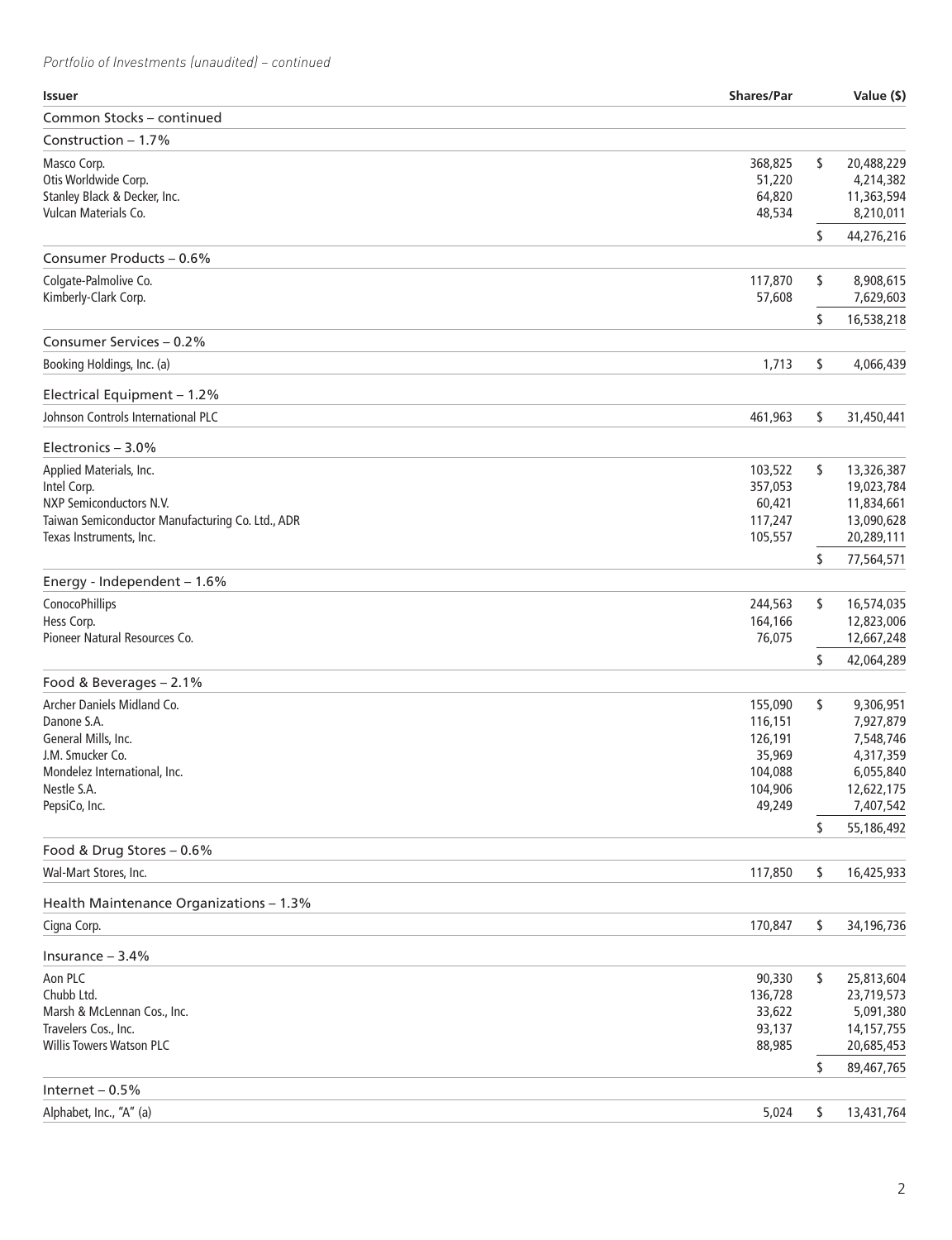| <b>Issuer</b>                                 | <b>Shares/Par</b>  | Value (\$)              |
|-----------------------------------------------|--------------------|-------------------------|
| Common Stocks - continued                     |                    |                         |
| Leisure & Toys - 0.3%                         |                    |                         |
| Electronic Arts, Inc.                         | 59,774             | \$<br>8,502,852         |
| Machinery & Tools - 2.4%                      |                    |                         |
| Eaton Corp. PLC                               | 237,150            | \$<br>35,408,867        |
| Ingersoll Rand, Inc. (a)                      | 306,003            | 15,425,611              |
| PACCAR, Inc.                                  | 100,785            | 7,953,952               |
| Trane Technologies PLC                        | 17,369             | 2,998,758               |
| Major Banks - 7.0%                            |                    | \$<br>61,787,188        |
| Bank of America Corp.                         | 934,222            | \$<br>39,657,724        |
| Goldman Sachs Group, Inc.                     | 157,504            | 59,541,237              |
| JPMorgan Chase & Co.                          | 283,454            | 46,398,585              |
| <b>Morgan Stanley</b>                         | 191,597            | 18,644,304              |
| PNC Financial Services Group, Inc.            | 94,476             | 18,483,285              |
|                                               |                    | \$<br>182,725,135       |
| Medical & Health Technology & Services - 1.5% |                    |                         |
| ICON PLC (a)                                  | 29,268             | \$<br>7,668,801         |
| McKesson Corp.                                | 76,478             | 15,248,184              |
| Quest Diagnostics, Inc.                       | 112,850            | 16,398,233              |
|                                               |                    | \$<br>39,315,218        |
| Medical Equipment - 2.8%                      |                    |                         |
| Becton, Dickinson and Co.                     | 31,338             | \$<br>7,703,507         |
| Danaher Corp.                                 | 81,524             | 24,819,167              |
| <b>Medtronic PLC</b>                          | 218,470            | 27,385,214              |
| Thermo Fisher Scientific, Inc.                | 22,669             | 12,951,480              |
|                                               |                    | \$<br>72,859,368        |
| Metals & Mining - 0.2%                        |                    |                         |
| <b>Rio Tinto PLC</b>                          | 66,861             | \$<br>4,414,575         |
| Other Banks & Diversified Financials - 2.2%   |                    |                         |
| Northern Trust Corp.                          | 76,830             | \$<br>8,283,042         |
| Truist Financial Corp.                        | 577,374            | 33,862,985              |
| U.S. Bancorp                                  | 244,868            | 14,554,954              |
|                                               |                    | \$<br>56,700,981        |
| Pharmaceuticals - 3.7%                        |                    |                         |
| <b>Bayer AG</b>                               | 68,087             | \$<br>3,713,594         |
| Johnson & Johnson<br>Merck & Co., Inc.        | 266,290            | 43,005,835              |
| Organon & Co.                                 | 430,584<br>140,663 | 32,341,164<br>4,612,340 |
| Roche Holding AG                              | 33,534             | 12,236,681              |
|                                               |                    | \$<br>95,909,614        |
| Railroad & Shipping - 0.9%                    |                    |                         |
| Union Pacific Corp.                           | 122,656            | \$<br>24,041,803        |
| Real Estate $-0.3%$                           |                    |                         |
| <b>STORE Capital Corp., REIT</b>              | 253,729            | \$<br>8,126,940         |
|                                               |                    |                         |
| Restaurants - 0.2%                            |                    |                         |
| Wendy's Co.                                   | 275,852            | \$<br>5,980,471         |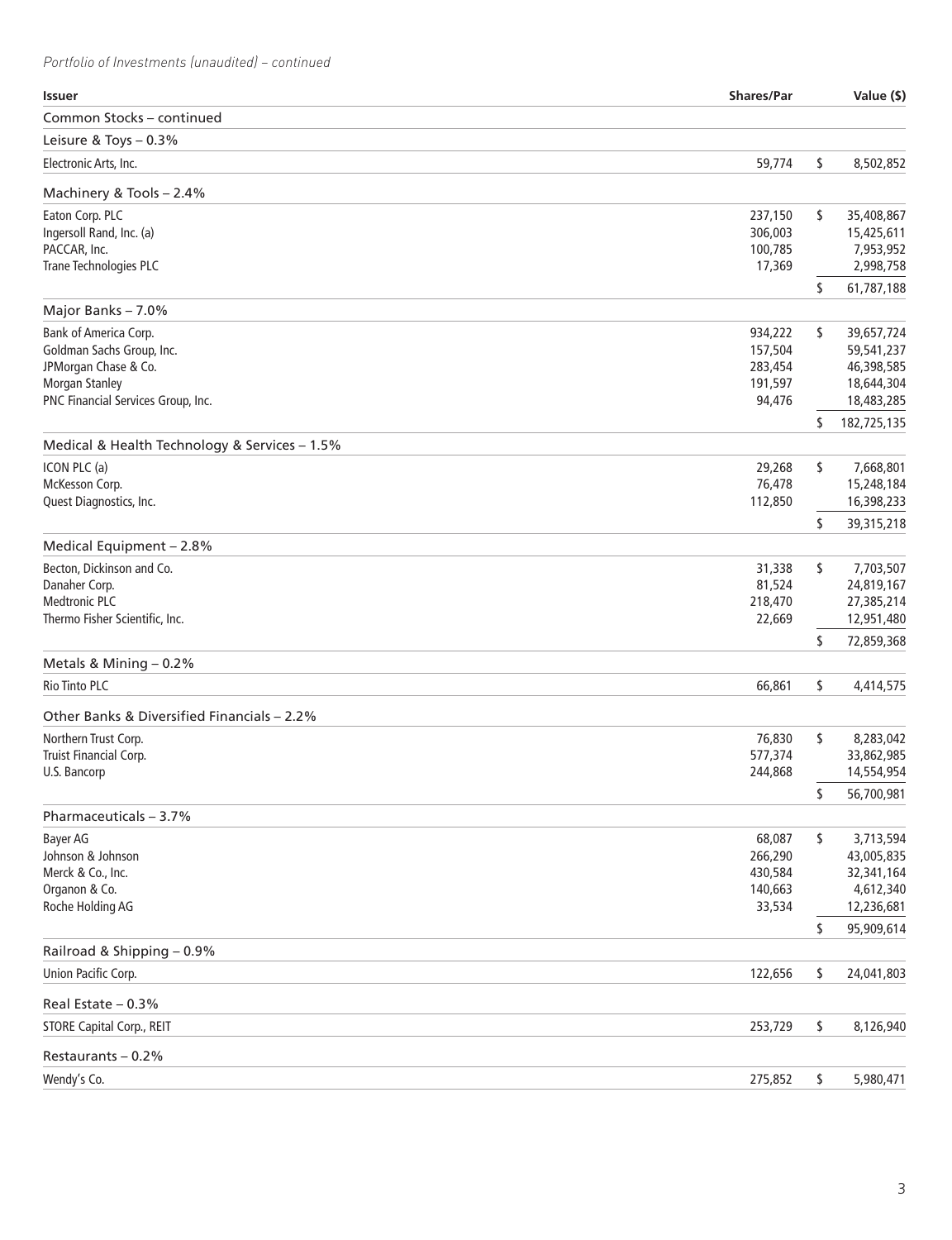| <b>Issuer</b>                                                                                        | <b>Shares/Par</b>      |    | Value (\$)               |
|------------------------------------------------------------------------------------------------------|------------------------|----|--------------------------|
| Common Stocks - continued                                                                            |                        |    |                          |
| Specialty Chemicals - 0.8%                                                                           |                        |    |                          |
| Axalta Coating Systems Ltd. (a)                                                                      | 366,447                | \$ | 10,696,588               |
| DuPont de Nemours, Inc.                                                                              | 135,992                |    | 9,246,096                |
|                                                                                                      |                        | \$ | 19,942,684               |
| Specialty Stores - 0.5%                                                                              |                        |    |                          |
| Home Depot, Inc.                                                                                     | 43,606                 | \$ | 14,314,106               |
| Telecommunications - Wireless – 0.6%                                                                 |                        |    |                          |
| T-Mobile USA, Inc. (a)                                                                               | 125,049                | \$ | 15,976,260               |
| Tobacco – $1.0\%$                                                                                    |                        |    |                          |
|                                                                                                      |                        |    |                          |
| Philip Morris International, Inc.                                                                    | 275,605                | \$ | 26,124,598               |
| Trucking $-0.2%$                                                                                     |                        |    |                          |
| United Parcel Service, Inc., "B"                                                                     | 31,457                 | \$ | 5,728,320                |
| Utilities - Electric Power - 2.2%                                                                    |                        |    |                          |
| Duke Energy Corp.                                                                                    | 196,992                | s. | 19,224,449               |
| Exelon Corp.                                                                                         | 219,963                |    | 10,633,011               |
| PG&E Corp. (a)                                                                                       | 874,528                |    | 8,395,469                |
| Pinnacle West Capital Corp.<br>Southern Co.                                                          | 62,645<br>251,979      |    | 4,532,992                |
|                                                                                                      |                        | \$ | 15,615,139<br>58,401,060 |
| Total Common Stocks                                                                                  |                        |    | \$1,522,555,863          |
|                                                                                                      |                        |    |                          |
| Bonds – 39.9%                                                                                        |                        |    |                          |
| Aerospace & Defense - 0.2%                                                                           |                        |    |                          |
| BAE Systems PLC, 3.4%, 4/15/2030 (n)                                                                 | \$<br>1,108,000        | \$ | 1,195,981                |
| Huntington Ingalls Industries, Inc., 3.844%, 5/01/2025                                               | 591,000                |    | 640,093                  |
| L3Harris Technologies, Inc., 3.85%, 6/15/2023<br>Raytheon Technologies Corp., 4.125%, 11/16/2028     | 2,215,000<br>1,570,000 |    | 2,333,736<br>1,786,951   |
|                                                                                                      |                        |    |                          |
| Apparel Manufacturers - 0.0%                                                                         |                        | S  | 5,956,761                |
| NIKE, Inc., "B", 3.25%, 3/27/2040                                                                    | \$<br>773,000          | S  | 846,043                  |
|                                                                                                      |                        |    |                          |
| Asset-Backed & Securitized – 5.5%                                                                    |                        |    |                          |
| Allegro CLO Ltd., 2016-1A, "BR2", FLR, 1.676% (LIBOR - 3mo. + 1.55%), 1/15/2030 (n)                  | \$<br>2,407,803        | \$ | 2,407,897                |
| Arbor Realty Trust, Inc., CLO, 2020-FL1, "AS", FLR, 1.564% (LIBOR - 1mo. + 1.4%), 2/15/2035 (n)      | 1,150,000              |    | 1,150,720                |
| Arbor Realty Trust, Inc., CLO, 2021-FL1, "AS", FLR, 1.283% (LIBOR - 1mo. + 1.2%) 12/15/2035 (n)      | 2,115,000              |    | 2,115,000                |
| Arbor Realty Trust, Inc., CLO, 2021-FL3, "B", FLR, 1.685% (LIBOR - 1mo. + 1.6%), 8/15/2034 (n)       | 1,807,500              |    | 1,806,381                |
| AREIT CRE Trust, 2019-CRE3, "AS", FLR, 1.464% (LIBOR - 1mo. + 1.3%), 9/14/2036 (n)                   | 3,366,000              |    | 3,362,634                |
| Avis Budget Rental Car Funding LLC, 2019-1A, "A", 3.45%, 3/20/2023 (n)                               | 3,880,000              |    | 3,910,688                |
| Bancorp Commercial Mortgage Trust, 2019-CRE6, "AS", FLR, 1.464% (LIBOR - 1mo. + 1.3%), 9/15/2036 (n) | 3,469,924              |    | 3,467,849                |
| Bayview Financial Revolving Mortgage Loan Trust, FLR, 1.685% (LIBOR - 1mo. + 1.6%), 12/28/2040 (n)   | 834,693                |    | 913,079                  |
| BDS Ltd., 2019-FL4, "A", FLR, 1.184% (LIBOR - 1mo. + 1.10%), 8/15/2036 (n)                           | 1,991,893              |    | 1,990,676                |
| BPCRE Holder LLC, FLR, 0.934% (LIBOR - 1mo. + 0.85%), 2/15/2037 (n)                                  | 910,009                |    | 909,442                  |
| BSPRT Issuer Ltd., 2021-FL6, "AS", FLR, 1.383% (LIBOR - 1mo. + 1.3%), 3/15/2036 (n)                  | 4,964,000              |    | 4,951,635                |
| Business Jet Securities LLC, 2021-1A, "A", 2.162%, 4/15/2036 (n)                                     | 1,412,706              |    | 1,418,940                |
| BXMT Ltd., 2021-FL4, "AS", FLR, 1.383% (LIBOR - 1mo. + 1.3%), 5/15/2038 (n)                          | 5,214,000              |    | 5,214,013                |
| CHCP 2021-FL1 Ltd., "AS", FLR, 1.464% (LIBOR - 1mo. + 1.3%) 2/15/2038 (n)                            | 2,203,500              |    | 2,202,801                |
| Columbia Cent CLO 28 Ltd., "A-2-R", 1.825%, 11/07/2030 (n)                                           | 3,492,733              |    | 3,492,866                |
| Commercial Mortgage Pass-Through Certificates, 2019-BN17, "A4", 3.714%, 4/15/2052                    | 2,789,000              |    | 3,113,403                |
| Commercial Mortgage Trust, 2015-LC21, "A4", 3.708%, 7/10/2048                                        | 3,980,975              |    | 4,324,481                |
| Credit Acceptance Auto Loan Trust, 2021-3A, "B", 1.38%, 7/15/2030 (n)                                | 1,118,000              |    | 1,115,596                |
| CSAIL Commercial Mortgage Trust, 2015-C2, "A4", 3.504%, 6/15/2057                                    | 2,316,427              |    | 2,486,426                |
| Cutwater Ltd., 2015-1A, "AR", FLR, 1.346% (LIBOR - 3mo. + 1.22%), 1/15/2029 (n)                      | 3,120,445              |    | 3,120,379                |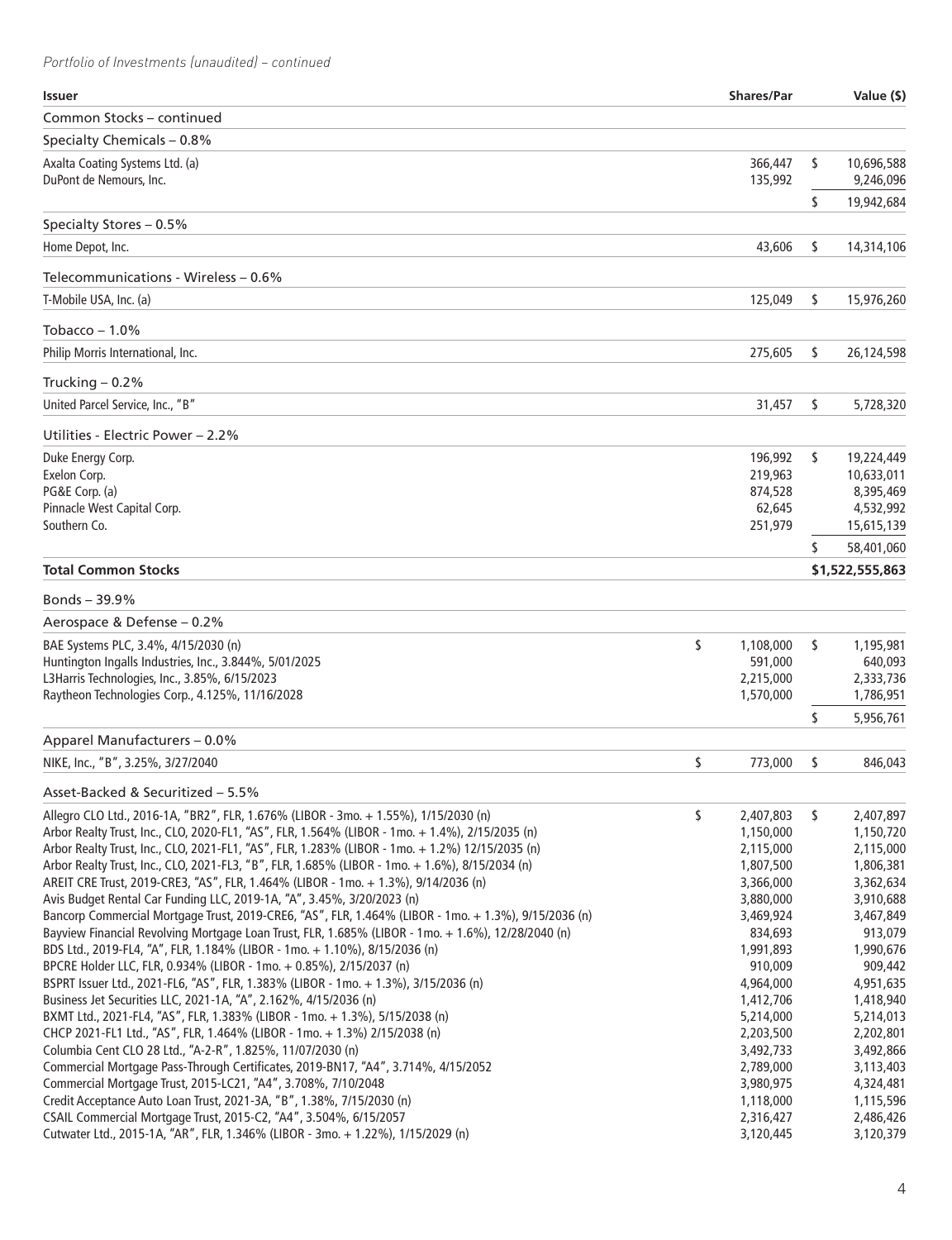#### **Issuer Shares/Par Value (\$)**

Bonds – continued

| Bonds – continued                                                                                              |                 |    |             |
|----------------------------------------------------------------------------------------------------------------|-----------------|----|-------------|
| Asset-Backed & Securitized - continued                                                                         |                 |    |             |
| Dryden Senior Loan Fund, 2013-26A, "AR", CLO, FLR, 1.026% (LIBOR - 3mo. + 0.9%), 4/15/2029 (n)                 | \$<br>2,054,320 | \$ | 2,054,140   |
| Dryden Senior Loan Fund, 2018-55A, "A1", CLO, FLR, 1.146% (LIBOR - 3mo. + 1.02%), 4/15/2031 (n)                | 4,414,000       |    | 4,419,367   |
| Exeter Automobile Receivables Trust, 2020-1, 2.26%, 4/15/2024 (n)                                              | 371,666         |    | 372,673     |
| GLS Auto Receivables Trust, 2020-1A, "A", 2.17%, 2/15/2024 (n)                                                 | 207,126         |    | 207,906     |
| GMAC Mortgage Corp. Loan Trust, FGIC, 5.805%, 10/25/2036                                                       | 156,159         |    | 167,768     |
| GS Mortgage Securities Trust, 2015-GC30, "A4", 3.382%, 5/10/2050                                               | 4,243,101       |    | 4,558,936   |
| GS Mortgage Securities Trust, 2019-GSA1, "A4", 3.047%, 11/10/2052                                              | 2,182,474       |    | 2,331,659   |
| GS Mortgage Securities Trust, 2020-GC45, "A5", 2.91%, 2/13/2053                                                | 2,001,659       |    | 2,129,290   |
| JPMBB Commercial Mortgage Securities Trust, 2014-C26, 3.494%, 1/15/2048                                        | 4,880,000       |    | 5,231,934   |
| JPMBB Commercial Mortgage Securities Trust, 2015-C28, "A4", 3.227%, 10/15/2048                                 | 3,256,792       |    | 3,456,709   |
| Ladder Capital Commercial Mortgage Securities LLC, "B", FLR, 1.983% (LIBOR - 1mo. + 1.9%), 12/13/2038 (n)      | 2,333,500       |    | 2,332,779   |
| LoanCore Ltd., 2021-CRE5, "AS", FLR, 1.833% (LIBOR - 1mo. + 1.75%), 7/15/2036 (n)                              | 5,288,000       |    | 5,287,997   |
| MF1 CLO Ltd., 2021-FL5, "AS", FLR, 1.364% (LIBOR - 1mo. + 1.2%), 7/15/2036 (n)                                 | 5,459,500       |    | 5,454,379   |
| MF1 Multi-Family Housing Mortgage Loan Trust, 2020-FL4, "A", FLR, 1.864% (LIBOR - 1mo. + 1.7%), 11/15/2035 (n) | 1,701,000       |    | 1,711,623   |
| MidOcean Credit CLO, 2013-2A, "BR", FLR, 1.795% (LIBOR - 3mo. + 1.65%), 1/29/2030 (n)                          | 3,932,725       |    | 3,932,863   |
| Morgan Stanley Bank of America Merrill Lynch Trust, 2017-C34, "A4", 3.536%, 11/15/2052                         | 1,600,004       |    | 1,761,113   |
| Morgan Stanley Capital I Trust, 2017-H1, "A5", 3.53%, 6/15/2050                                                | 1,456,742       |    | 1,591,916   |
| Neuberger Berman CLO Ltd., 2013-15A, "BR2", FLR, 1.476% (LIBOR - 3mo. + 1.35%), 10/15/2029 (n)                 | 1,750,540       |    | 1,750,640   |
| Neuberger Berman CLO XX, Ltd., 2015-20A, FLR, 1.298% (LIBOR - 3mo. + 1.16%), 7/15/2034 (n)                     | 1,900,000       |    | 1,902,041   |
| Oaktree CLO Ltd., 2015-1A, "A2AR", FLR, 1.484% (LIBOR - 3mo. + 1.35%), 10/20/2027 (n)                          | 809,537         |    | 809,131     |
| Oaktree CLO Ltd., 2019-1A, "BR", FLR, 1.888% (LIBOR - 3mo. + 1.75%), 4/22/2030 (n)                             | 5,195,227       |    | 5,195,263   |
| PFP III Ltd., 2021-7, "AS", FLR, 1.233% (LIBOR - 1mo. + 1.15%), 4/14/2038 (n)                                  | 3,912,305       |    | 3,897,669   |
| Ready Capital Mortgage Financing LLC, 2021-FL5, FLR, 1.086% (LIBOR - 1mo. + 1%) 4/25/2038 (n)                  | 3,140,000       |    | 3,139,152   |
| Residential Funding Mortgage Securities, Inc., FGIC, 4.792%, 12/25/2035                                        | 68,810          |    | 68,380      |
| Santander Retail Auto Lease Trust, 2020-A, "B", 1.88%, 3/20/2024 (n)                                           | 1,631,000       |    | 1,657,845   |
| TPG Real Estate Finance, 2021-FL4, "A", FLR, 1.284% (LIBOR - 1mo. + 1.2%), 3/15/2038 (n)                       | 5,181,500       |    | 5,181,500   |
| UBS Commercial Mortgage Trust, 2017-C8, "A4", 3.983%, 2/15/2051                                                | 2,950,000       |    | 3,304,423   |
| UBS Commercial Mortgage Trust, 2019-C17, "A4", 2.921%, 10/15/2052                                              | 2,461,404       |    | 2,602,047   |
| Verizon Owner Trust, 2020-A, "B", 1.98%, 7/22/2024                                                             | 2,616,000       |    | 2,678,828   |
| Veros Auto Receivables Trust, 2020-1, "A", 1.67%, 9/15/2023 (n)                                                | 299,062         |    | 299,492     |
| Voya CLO Ltd., 2012-4A, "A2R3", FLR, 1.541% (LIBOR - 3mo. + 1.45%), 10/15/2030 (n)                             | 2,010,166       |    | 2,010,303   |
| Wells Fargo Commercial Mortgage Trust, 2015-C28, "A4", 3.54%, 5/15/2048                                        | 4,315,766       |    | 4,662,716   |
| Wells Fargo Commercial Mortgage Trust, 2019-C54, "A4", 3.146%, 12/15/2052                                      | 3,579,870       |    | 3,863,616   |
|                                                                                                                |                 | S  | 143,501,004 |
| Automotive - 0.6%                                                                                              |                 |    |             |
| General Motors Co., 6.75%, 4/01/2046                                                                           | \$<br>992,000   | \$ | 1,414,584   |
| Hyundai Capital America, 2.65%, 2/10/2025 (n)                                                                  | 943,000         |    | 979,517     |
| Hyundai Capital America, 3%, 2/10/2027 (n)                                                                     | 1,959,000       |    | 2,060,358   |
| Lear Corp., 3.8%, 9/15/2027                                                                                    | 2,187,000       |    | 2,418,166   |
| Lear Corp., 4.25%, 5/15/2029                                                                                   | 769,000         |    | 860,266     |
| Magna International, Inc., 2.45%, 6/15/2030                                                                    | 2,229,000       |    | 2,263,648   |
| Stellantis N.V., 2.691%, 9/15/2031 (n)                                                                         | 832,000         |    | 823,924     |
| Volkswagen Group of America Finance LLC, 3.35%, 5/13/2025 (n)                                                  | 3,867,000       |    | 4,134,248   |
|                                                                                                                |                 | \$ | 14,954,711  |
| Broadcasting $-0.1%$                                                                                           |                 |    |             |
| Walt Disney Co., 3.5%, 5/13/2040                                                                               | \$<br>1,460,000 | \$ | 1,611,859   |
| Walt Disney Co., 3.6%, 1/13/2051                                                                               | 893,000         |    | 994,726     |
|                                                                                                                |                 | \$ | 2,606,585   |
| Brokerage & Asset Managers - 0.3%                                                                              |                 |    |             |
| E*TRADE Financial Corp., 4.5%, 6/20/2028                                                                       | \$<br>975,000   | \$ | 1,115,423   |
| Intercontinental Exchange, Inc., 2.1%, 6/15/2030                                                               | 2,155,000       |    | 2,131,336   |
| Intercontinental Exchange, Inc., 1.85%, 9/15/2032                                                              | 634,000         |    | 596,636     |
| National Securities Clearing Corp., 1.5%, 4/23/2025 (n)                                                        | 1,462,000       |    | 1,484,507   |
| Raymond James Financial, Inc., 4.95%, 7/15/2046                                                                | 2,057,000       |    | 2,656,976   |
|                                                                                                                |                 |    |             |
|                                                                                                                |                 | \$ | 7,984,878   |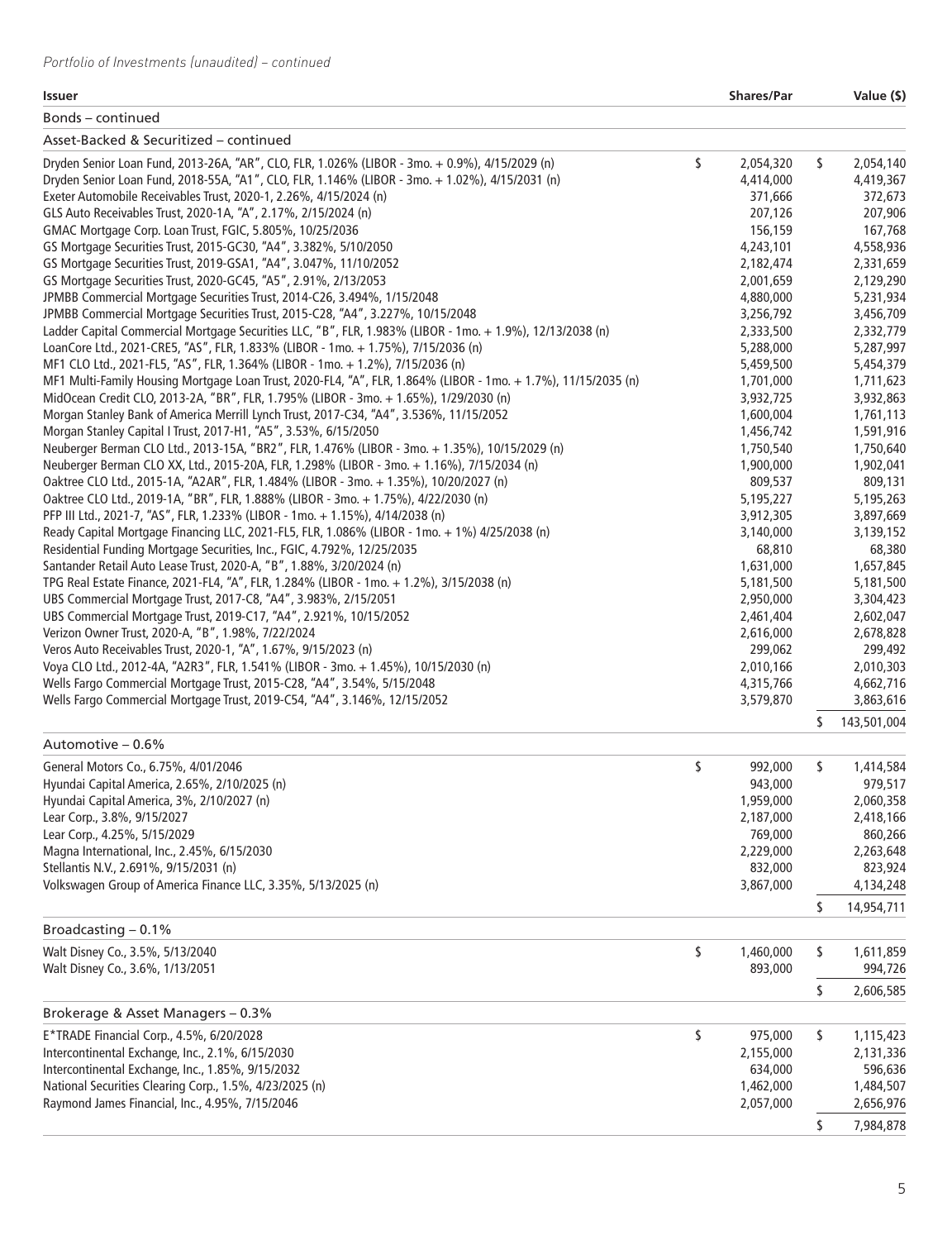| <b>Issuer</b>                                                                                                                                                                                                                                                                                                                                                                                                                                                                                                                                                                                                                                                                                   | <b>Shares/Par</b>                                                                                                                                                                                      |          | Value (\$)                                                                                                                                                                                       |
|-------------------------------------------------------------------------------------------------------------------------------------------------------------------------------------------------------------------------------------------------------------------------------------------------------------------------------------------------------------------------------------------------------------------------------------------------------------------------------------------------------------------------------------------------------------------------------------------------------------------------------------------------------------------------------------------------|--------------------------------------------------------------------------------------------------------------------------------------------------------------------------------------------------------|----------|--------------------------------------------------------------------------------------------------------------------------------------------------------------------------------------------------|
| Bonds - continued                                                                                                                                                                                                                                                                                                                                                                                                                                                                                                                                                                                                                                                                               |                                                                                                                                                                                                        |          |                                                                                                                                                                                                  |
| Building $-0.3%$                                                                                                                                                                                                                                                                                                                                                                                                                                                                                                                                                                                                                                                                                |                                                                                                                                                                                                        |          |                                                                                                                                                                                                  |
| CRH America Finance, Inc., 4.5%, 4/04/2048 (n)<br>Martin Marietta Materials, Inc., 3.5%, 12/15/2027<br>Martin Marietta Materials, Inc., 2.5%, 3/15/2030<br>Masco Corp., 2%, 2/15/2031<br>Vulcan Materials Co., 3.5%, 6/01/2030                                                                                                                                                                                                                                                                                                                                                                                                                                                                  | \$<br>1,146,000<br>815,000<br>223,000<br>4,244,000<br>380,000                                                                                                                                          | \$       | 1,396,543<br>896,453<br>227,020<br>4,104,835<br>417,164                                                                                                                                          |
|                                                                                                                                                                                                                                                                                                                                                                                                                                                                                                                                                                                                                                                                                                 |                                                                                                                                                                                                        | \$       | 7,042,015                                                                                                                                                                                        |
| Business Services - 1.0%                                                                                                                                                                                                                                                                                                                                                                                                                                                                                                                                                                                                                                                                        |                                                                                                                                                                                                        |          |                                                                                                                                                                                                  |
| Equinix, Inc., 2.625%, 11/18/2024<br>Equinix, Inc., 1.8%, 7/15/2027<br>Experian Finance PLC, 4.25%, 2/01/2029 (n)<br>Fiserv, Inc., 2.65%, 6/01/2030<br>Fiserv, Inc., 4.4%, 7/01/2049<br>Global Payments, Inc., 1.2%, 3/01/2026<br>IHS Markit Ltd., 3.625%, 5/01/2024<br>IHS Markit Ltd., 4.75%, 2/15/2025 (n)<br>IHS Markit Ltd., 4%, 3/01/2026 (n)<br>IHS Markit Ltd., 4.25%, 5/01/2029<br>NXP B.V./NXP Funding LLC/NXP USA, Inc., 2.5%, 5/11/2031 (n)<br>NXP B.V./NXP Funding LLC/NXP USA, Inc., 3.25%, 5/11/2041 (n)<br>RELX Capital, Inc., 3%, 5/22/2030<br>Tencent Holdings Ltd., 2.39%, 6/03/2030 (n)<br>Verisk Analytics, Inc., 4.125%, 3/15/2029<br>Western Union Co., 2.85%, 1/10/2025 | \$<br>2,863,000<br>1,829,000<br>1,699,000<br>730,000<br>1,461,000<br>2,357,000<br>336,000<br>555,000<br>1,759,000<br>795,000<br>2,212,000<br>1,896,000<br>620,000<br>1,814,000<br>2,176,000<br>578,000 | \$       | 2,998,239<br>1,837,793<br>1,914,842<br>746,970<br>1,749,320<br>2,333,124<br>357,571<br>614,008<br>1,935,269<br>905,998<br>2,232,589<br>1,958,233<br>658,195<br>1,783,219<br>2,471,236<br>605,996 |
|                                                                                                                                                                                                                                                                                                                                                                                                                                                                                                                                                                                                                                                                                                 |                                                                                                                                                                                                        | \$       | 25,102,602                                                                                                                                                                                       |
| Cable TV $-0.4%$                                                                                                                                                                                                                                                                                                                                                                                                                                                                                                                                                                                                                                                                                |                                                                                                                                                                                                        |          |                                                                                                                                                                                                  |
| Charter Communications Operating LLC/Charter Communications Operating Capital Corp., 6.384%, 10/23/2035<br>Charter Communications Operating LLC/Charter Communications Operating Capital Corp., 3.5%, 6/01/2041<br>Charter Communications Operating LLC/Charter Communications Operating Capital Corp., 5.375%, 5/01/2047<br>Comcast Corp., 2.8%, 1/15/2051<br>Cox Communications, Inc., 1.8%, 10/01/2030 (n)<br>Time Warner Entertainment Co. LP, 8.375%, 7/15/2033                                                                                                                                                                                                                            | \$<br>1,053,000<br>2,122,000<br>430,000<br>964,000<br>1,333,000<br>2,526,000                                                                                                                           | \$<br>s  | 1,384,587<br>2,083,688<br>514,837<br>912,464<br>1,269,285<br>3,751,384<br>9,916,245                                                                                                              |
| Chemicals $-0.1%$                                                                                                                                                                                                                                                                                                                                                                                                                                                                                                                                                                                                                                                                               |                                                                                                                                                                                                        |          |                                                                                                                                                                                                  |
| Sherwin-Williams Co., 2.3%, 5/15/2030<br>Sherwin-Williams Co., 4.5%, 6/01/2047                                                                                                                                                                                                                                                                                                                                                                                                                                                                                                                                                                                                                  | \$<br>1,590,000<br>1,060,000                                                                                                                                                                           | \$<br>\$ | 1,604,961<br>1,284,915<br>2,889,876                                                                                                                                                              |
| Computer Software - 0.1%                                                                                                                                                                                                                                                                                                                                                                                                                                                                                                                                                                                                                                                                        |                                                                                                                                                                                                        |          |                                                                                                                                                                                                  |
| Dell International LLC/EMC Corp., 4.9%, 10/01/2026<br>Microsoft Corp., 2.525%, 6/01/2050                                                                                                                                                                                                                                                                                                                                                                                                                                                                                                                                                                                                        | \$<br>1,640,000<br>2,011,000                                                                                                                                                                           | \$       | 1,889,215<br>1,935,098                                                                                                                                                                           |
|                                                                                                                                                                                                                                                                                                                                                                                                                                                                                                                                                                                                                                                                                                 |                                                                                                                                                                                                        | \$       | 3,824,313                                                                                                                                                                                        |
| Computer Software - Systems - 0.1%                                                                                                                                                                                                                                                                                                                                                                                                                                                                                                                                                                                                                                                              |                                                                                                                                                                                                        |          |                                                                                                                                                                                                  |
| Apple, Inc., 3.85%, 5/04/2043                                                                                                                                                                                                                                                                                                                                                                                                                                                                                                                                                                                                                                                                   | \$<br>1,148,000                                                                                                                                                                                        | \$       | 1,341,256                                                                                                                                                                                        |
| Conglomerates $-0.4%$                                                                                                                                                                                                                                                                                                                                                                                                                                                                                                                                                                                                                                                                           |                                                                                                                                                                                                        |          |                                                                                                                                                                                                  |
| Carrier Global Corp., 3.377%, 4/05/2040<br>Roper Technologies, Inc., 4.2%, 9/15/2028<br>Roper Technologies, Inc., 2.95%, 9/15/2029<br>Roper Technologies, Inc., 2%, 6/30/2030<br>Westinghouse Air Brake Technologies Corp., 3.2%, 6/15/2025<br>Westinghouse Air Brake Technologies Corp., 4.95%, 9/15/2028                                                                                                                                                                                                                                                                                                                                                                                      | \$<br>3,222,000<br>791,000<br>482,000<br>1,526,000<br>808,000<br>2,112,000                                                                                                                             | \$       | 3,380,713<br>899,083<br>511,267<br>1,494,089<br>857,384<br>2,430,701                                                                                                                             |
|                                                                                                                                                                                                                                                                                                                                                                                                                                                                                                                                                                                                                                                                                                 |                                                                                                                                                                                                        | \$       | 9,573,237                                                                                                                                                                                        |
| Consumer Products - 0.0%                                                                                                                                                                                                                                                                                                                                                                                                                                                                                                                                                                                                                                                                        |                                                                                                                                                                                                        |          |                                                                                                                                                                                                  |
| Reckitt Benckiser Treasury Services PLC, 2.75%, 6/26/2024 (n)                                                                                                                                                                                                                                                                                                                                                                                                                                                                                                                                                                                                                                   | \$<br>1,097,000                                                                                                                                                                                        | \$       | 1,151,620                                                                                                                                                                                        |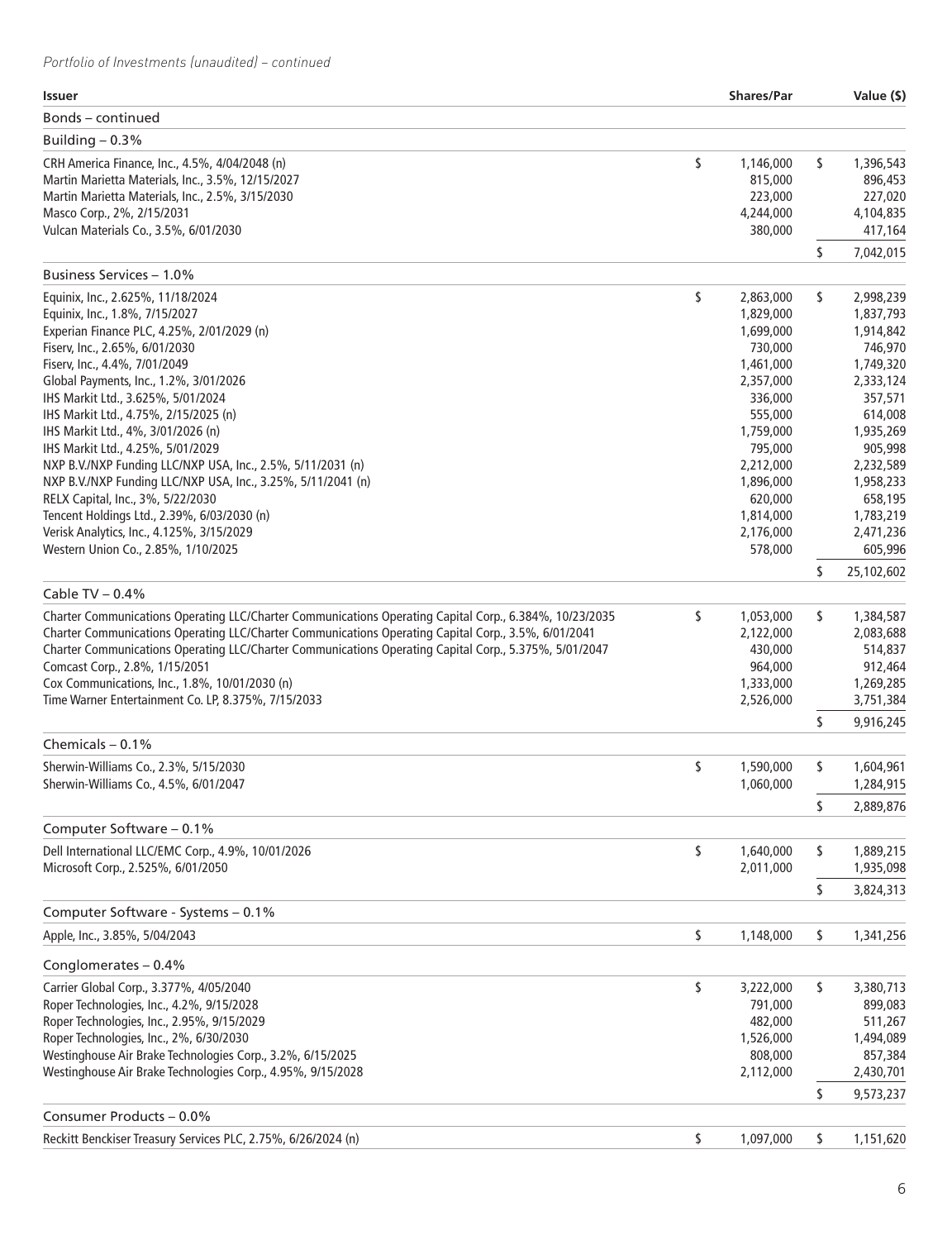| Bonds – continued<br>Consumer Services - 0.1%<br>\$<br>1,430,000<br>\$<br>Booking Holdings, Inc., 4.625%, 4/13/2030<br>1,699,756<br>Electronics $-0.3%$<br>\$<br>Broadcom, Inc., 4.15%, 11/15/2030<br>\$<br>565,000<br>626,005<br>Broadcom, Inc., 4.3%, 11/15/2032<br>1,558,000<br>1,745,947<br>Broadcom, Inc., 3.469%, 4/15/2034 (n)<br>1,205,000<br>1,240,833<br>Broadcom, Inc., 3.187%, 11/15/2036 (n)<br>2,767,000<br>2,763,793<br>2,797,633<br>Intel Corp., 4.75%, 3/25/2050<br>2,141,000<br>\$<br>9,174,211<br>Energy - Independent $-0.0\%$<br>\$<br>\$<br>Diamondback Energy, Inc., 4.4%, 3/24/2051<br>408,342<br>360,000<br>Energy - Integrated $-0.2%$<br>\$<br>\$<br>Cenovus Energy, Inc., 5.375%, 7/15/2025<br>504,000<br>574,085<br>Eni S.p.A., 4.75%, 9/12/2028 (n)<br>1,944,000<br>2,272,517<br>Total Capital International S.A., 3.127%, 5/29/2050<br>1,732,000<br>1,741,501<br>\$<br>4,588,103<br>Financial Institutions - 0.3%<br>\$<br>AerCap Ireland Capital DAC, 4.875%, 1/16/2024<br>\$<br>362,000<br>391,134<br>AerCap Ireland Capital DAC, 3.65%, 7/21/2027<br>2,329,000<br>2,473,926<br>Avolon Holdings Funding Ltd., 4.375%, 5/01/2026 (n)<br>682,000<br>736,291<br>Avolon Holdings Funding Ltd., 3.25%, 2/15/2027 (n)<br>1,056,035<br>1,024,000<br>Avolon Holdings Funding Ltd., 2.528%, 11/18/2027 (n)<br>1,821,000<br>1,790,958<br>Park Aerospace Holdings Ltd., 5.5%, 2/15/2024 (n)<br>639,000<br>697,305<br>\$<br>7,145,649<br>Food & Beverages - 0.6%<br>\$<br>\$<br>Anheuser-Busch InBev S.A., 8%, 11/15/2039<br>2,950,000<br>4,790,805<br>Constellation Brands, Inc., 3.5%, 5/09/2027<br>2,322,000<br>2,547,669<br>Diageo Capital PLC, 2.375%, 10/24/2029<br>2,618,000<br>2,695,341<br>General Mills, Inc., 4%, 4/17/2025<br>2,134,000<br>2,343,951<br>General Mills, Inc., 2.875%, 4/15/2030<br>457,203<br>435,000<br>357,000<br>Keurig Dr Pepper, Inc., 3.2%, 5/01/2030<br>384,475<br>Keurig Dr Pepper, Inc., 3.8%, 5/01/2050<br>732,000<br>820,207<br>567,000<br>PepsiCo, Inc., 3.5%, 3/19/2040<br>631,889<br>\$<br>14,671,540<br>Gaming & Lodging - 0.3%<br>GLP Capital LP/GLP Financing II, Inc., 5.3%, 1/15/2029<br>\$<br>\$<br>1,593,000<br>1,862,474<br>Las Vegas Sands Corp., 3.9%, 8/08/2029<br>918,000<br>935,731<br>Marriott International, Inc., 4%, 4/15/2028<br>1,950,000<br>2,142,066<br>Marriott International, Inc., 4.625%, 6/15/2030<br>1,979,000<br>2,260,935<br>Marriott International, Inc., 2.85%, 4/15/2031<br>7,000<br>7,089<br>Marriott International, Inc., 2.75%, 10/15/2033<br>1,600,000<br>1,564,434<br>\$<br>8,772,729<br>Insurance $-0.0\%$<br>\$<br>\$<br>731,000<br>AIA Group Ltd., 3.375%, 4/07/2030 (n)<br>788,387<br>Insurance - Health $-0.0\%$<br>\$<br>\$<br>UnitedHealth Group, Inc., 3.5%, 8/15/2039<br>808,175<br>732,000<br>Insurance - Property & Casualty - 0.4%<br>\$<br>American International Group, Inc., 4.125%, 2/15/2024<br>\$<br>2,315,000<br>2,499,053<br>Aon Corp., 3.75%, 5/02/2029<br>4,102,000<br>4,566,074<br>Hartford Financial Services Group, Inc., 3.6%, 8/19/2049<br>914,000<br>996,991 | <b>Issuer</b> | <b>Shares/Par</b> | Value (\$) |
|---------------------------------------------------------------------------------------------------------------------------------------------------------------------------------------------------------------------------------------------------------------------------------------------------------------------------------------------------------------------------------------------------------------------------------------------------------------------------------------------------------------------------------------------------------------------------------------------------------------------------------------------------------------------------------------------------------------------------------------------------------------------------------------------------------------------------------------------------------------------------------------------------------------------------------------------------------------------------------------------------------------------------------------------------------------------------------------------------------------------------------------------------------------------------------------------------------------------------------------------------------------------------------------------------------------------------------------------------------------------------------------------------------------------------------------------------------------------------------------------------------------------------------------------------------------------------------------------------------------------------------------------------------------------------------------------------------------------------------------------------------------------------------------------------------------------------------------------------------------------------------------------------------------------------------------------------------------------------------------------------------------------------------------------------------------------------------------------------------------------------------------------------------------------------------------------------------------------------------------------------------------------------------------------------------------------------------------------------------------------------------------------------------------------------------------------------------------------------------------------------------------------------------------------------------------------------------------------------------------------------------------------------------------------------------------------------------------------------------------------------------------------------------------------------------------------------------------------------------------------------------------------------------------------------------------------------------------------------------------------------------------------------------------------------------------------------------------------|---------------|-------------------|------------|
|                                                                                                                                                                                                                                                                                                                                                                                                                                                                                                                                                                                                                                                                                                                                                                                                                                                                                                                                                                                                                                                                                                                                                                                                                                                                                                                                                                                                                                                                                                                                                                                                                                                                                                                                                                                                                                                                                                                                                                                                                                                                                                                                                                                                                                                                                                                                                                                                                                                                                                                                                                                                                                                                                                                                                                                                                                                                                                                                                                                                                                                                                             |               |                   |            |
|                                                                                                                                                                                                                                                                                                                                                                                                                                                                                                                                                                                                                                                                                                                                                                                                                                                                                                                                                                                                                                                                                                                                                                                                                                                                                                                                                                                                                                                                                                                                                                                                                                                                                                                                                                                                                                                                                                                                                                                                                                                                                                                                                                                                                                                                                                                                                                                                                                                                                                                                                                                                                                                                                                                                                                                                                                                                                                                                                                                                                                                                                             |               |                   |            |
|                                                                                                                                                                                                                                                                                                                                                                                                                                                                                                                                                                                                                                                                                                                                                                                                                                                                                                                                                                                                                                                                                                                                                                                                                                                                                                                                                                                                                                                                                                                                                                                                                                                                                                                                                                                                                                                                                                                                                                                                                                                                                                                                                                                                                                                                                                                                                                                                                                                                                                                                                                                                                                                                                                                                                                                                                                                                                                                                                                                                                                                                                             |               |                   |            |
|                                                                                                                                                                                                                                                                                                                                                                                                                                                                                                                                                                                                                                                                                                                                                                                                                                                                                                                                                                                                                                                                                                                                                                                                                                                                                                                                                                                                                                                                                                                                                                                                                                                                                                                                                                                                                                                                                                                                                                                                                                                                                                                                                                                                                                                                                                                                                                                                                                                                                                                                                                                                                                                                                                                                                                                                                                                                                                                                                                                                                                                                                             |               |                   |            |
|                                                                                                                                                                                                                                                                                                                                                                                                                                                                                                                                                                                                                                                                                                                                                                                                                                                                                                                                                                                                                                                                                                                                                                                                                                                                                                                                                                                                                                                                                                                                                                                                                                                                                                                                                                                                                                                                                                                                                                                                                                                                                                                                                                                                                                                                                                                                                                                                                                                                                                                                                                                                                                                                                                                                                                                                                                                                                                                                                                                                                                                                                             |               |                   |            |
|                                                                                                                                                                                                                                                                                                                                                                                                                                                                                                                                                                                                                                                                                                                                                                                                                                                                                                                                                                                                                                                                                                                                                                                                                                                                                                                                                                                                                                                                                                                                                                                                                                                                                                                                                                                                                                                                                                                                                                                                                                                                                                                                                                                                                                                                                                                                                                                                                                                                                                                                                                                                                                                                                                                                                                                                                                                                                                                                                                                                                                                                                             |               |                   |            |
|                                                                                                                                                                                                                                                                                                                                                                                                                                                                                                                                                                                                                                                                                                                                                                                                                                                                                                                                                                                                                                                                                                                                                                                                                                                                                                                                                                                                                                                                                                                                                                                                                                                                                                                                                                                                                                                                                                                                                                                                                                                                                                                                                                                                                                                                                                                                                                                                                                                                                                                                                                                                                                                                                                                                                                                                                                                                                                                                                                                                                                                                                             |               |                   |            |
|                                                                                                                                                                                                                                                                                                                                                                                                                                                                                                                                                                                                                                                                                                                                                                                                                                                                                                                                                                                                                                                                                                                                                                                                                                                                                                                                                                                                                                                                                                                                                                                                                                                                                                                                                                                                                                                                                                                                                                                                                                                                                                                                                                                                                                                                                                                                                                                                                                                                                                                                                                                                                                                                                                                                                                                                                                                                                                                                                                                                                                                                                             |               |                   |            |
|                                                                                                                                                                                                                                                                                                                                                                                                                                                                                                                                                                                                                                                                                                                                                                                                                                                                                                                                                                                                                                                                                                                                                                                                                                                                                                                                                                                                                                                                                                                                                                                                                                                                                                                                                                                                                                                                                                                                                                                                                                                                                                                                                                                                                                                                                                                                                                                                                                                                                                                                                                                                                                                                                                                                                                                                                                                                                                                                                                                                                                                                                             |               |                   |            |
|                                                                                                                                                                                                                                                                                                                                                                                                                                                                                                                                                                                                                                                                                                                                                                                                                                                                                                                                                                                                                                                                                                                                                                                                                                                                                                                                                                                                                                                                                                                                                                                                                                                                                                                                                                                                                                                                                                                                                                                                                                                                                                                                                                                                                                                                                                                                                                                                                                                                                                                                                                                                                                                                                                                                                                                                                                                                                                                                                                                                                                                                                             |               |                   |            |
|                                                                                                                                                                                                                                                                                                                                                                                                                                                                                                                                                                                                                                                                                                                                                                                                                                                                                                                                                                                                                                                                                                                                                                                                                                                                                                                                                                                                                                                                                                                                                                                                                                                                                                                                                                                                                                                                                                                                                                                                                                                                                                                                                                                                                                                                                                                                                                                                                                                                                                                                                                                                                                                                                                                                                                                                                                                                                                                                                                                                                                                                                             |               |                   |            |
|                                                                                                                                                                                                                                                                                                                                                                                                                                                                                                                                                                                                                                                                                                                                                                                                                                                                                                                                                                                                                                                                                                                                                                                                                                                                                                                                                                                                                                                                                                                                                                                                                                                                                                                                                                                                                                                                                                                                                                                                                                                                                                                                                                                                                                                                                                                                                                                                                                                                                                                                                                                                                                                                                                                                                                                                                                                                                                                                                                                                                                                                                             |               |                   |            |
|                                                                                                                                                                                                                                                                                                                                                                                                                                                                                                                                                                                                                                                                                                                                                                                                                                                                                                                                                                                                                                                                                                                                                                                                                                                                                                                                                                                                                                                                                                                                                                                                                                                                                                                                                                                                                                                                                                                                                                                                                                                                                                                                                                                                                                                                                                                                                                                                                                                                                                                                                                                                                                                                                                                                                                                                                                                                                                                                                                                                                                                                                             |               |                   |            |
|                                                                                                                                                                                                                                                                                                                                                                                                                                                                                                                                                                                                                                                                                                                                                                                                                                                                                                                                                                                                                                                                                                                                                                                                                                                                                                                                                                                                                                                                                                                                                                                                                                                                                                                                                                                                                                                                                                                                                                                                                                                                                                                                                                                                                                                                                                                                                                                                                                                                                                                                                                                                                                                                                                                                                                                                                                                                                                                                                                                                                                                                                             |               |                   |            |
|                                                                                                                                                                                                                                                                                                                                                                                                                                                                                                                                                                                                                                                                                                                                                                                                                                                                                                                                                                                                                                                                                                                                                                                                                                                                                                                                                                                                                                                                                                                                                                                                                                                                                                                                                                                                                                                                                                                                                                                                                                                                                                                                                                                                                                                                                                                                                                                                                                                                                                                                                                                                                                                                                                                                                                                                                                                                                                                                                                                                                                                                                             |               |                   |            |
|                                                                                                                                                                                                                                                                                                                                                                                                                                                                                                                                                                                                                                                                                                                                                                                                                                                                                                                                                                                                                                                                                                                                                                                                                                                                                                                                                                                                                                                                                                                                                                                                                                                                                                                                                                                                                                                                                                                                                                                                                                                                                                                                                                                                                                                                                                                                                                                                                                                                                                                                                                                                                                                                                                                                                                                                                                                                                                                                                                                                                                                                                             |               |                   |            |
|                                                                                                                                                                                                                                                                                                                                                                                                                                                                                                                                                                                                                                                                                                                                                                                                                                                                                                                                                                                                                                                                                                                                                                                                                                                                                                                                                                                                                                                                                                                                                                                                                                                                                                                                                                                                                                                                                                                                                                                                                                                                                                                                                                                                                                                                                                                                                                                                                                                                                                                                                                                                                                                                                                                                                                                                                                                                                                                                                                                                                                                                                             |               |                   |            |
|                                                                                                                                                                                                                                                                                                                                                                                                                                                                                                                                                                                                                                                                                                                                                                                                                                                                                                                                                                                                                                                                                                                                                                                                                                                                                                                                                                                                                                                                                                                                                                                                                                                                                                                                                                                                                                                                                                                                                                                                                                                                                                                                                                                                                                                                                                                                                                                                                                                                                                                                                                                                                                                                                                                                                                                                                                                                                                                                                                                                                                                                                             |               |                   |            |
|                                                                                                                                                                                                                                                                                                                                                                                                                                                                                                                                                                                                                                                                                                                                                                                                                                                                                                                                                                                                                                                                                                                                                                                                                                                                                                                                                                                                                                                                                                                                                                                                                                                                                                                                                                                                                                                                                                                                                                                                                                                                                                                                                                                                                                                                                                                                                                                                                                                                                                                                                                                                                                                                                                                                                                                                                                                                                                                                                                                                                                                                                             |               |                   |            |
|                                                                                                                                                                                                                                                                                                                                                                                                                                                                                                                                                                                                                                                                                                                                                                                                                                                                                                                                                                                                                                                                                                                                                                                                                                                                                                                                                                                                                                                                                                                                                                                                                                                                                                                                                                                                                                                                                                                                                                                                                                                                                                                                                                                                                                                                                                                                                                                                                                                                                                                                                                                                                                                                                                                                                                                                                                                                                                                                                                                                                                                                                             |               |                   |            |
|                                                                                                                                                                                                                                                                                                                                                                                                                                                                                                                                                                                                                                                                                                                                                                                                                                                                                                                                                                                                                                                                                                                                                                                                                                                                                                                                                                                                                                                                                                                                                                                                                                                                                                                                                                                                                                                                                                                                                                                                                                                                                                                                                                                                                                                                                                                                                                                                                                                                                                                                                                                                                                                                                                                                                                                                                                                                                                                                                                                                                                                                                             |               |                   |            |
|                                                                                                                                                                                                                                                                                                                                                                                                                                                                                                                                                                                                                                                                                                                                                                                                                                                                                                                                                                                                                                                                                                                                                                                                                                                                                                                                                                                                                                                                                                                                                                                                                                                                                                                                                                                                                                                                                                                                                                                                                                                                                                                                                                                                                                                                                                                                                                                                                                                                                                                                                                                                                                                                                                                                                                                                                                                                                                                                                                                                                                                                                             |               |                   |            |
|                                                                                                                                                                                                                                                                                                                                                                                                                                                                                                                                                                                                                                                                                                                                                                                                                                                                                                                                                                                                                                                                                                                                                                                                                                                                                                                                                                                                                                                                                                                                                                                                                                                                                                                                                                                                                                                                                                                                                                                                                                                                                                                                                                                                                                                                                                                                                                                                                                                                                                                                                                                                                                                                                                                                                                                                                                                                                                                                                                                                                                                                                             |               |                   |            |
|                                                                                                                                                                                                                                                                                                                                                                                                                                                                                                                                                                                                                                                                                                                                                                                                                                                                                                                                                                                                                                                                                                                                                                                                                                                                                                                                                                                                                                                                                                                                                                                                                                                                                                                                                                                                                                                                                                                                                                                                                                                                                                                                                                                                                                                                                                                                                                                                                                                                                                                                                                                                                                                                                                                                                                                                                                                                                                                                                                                                                                                                                             |               |                   |            |
|                                                                                                                                                                                                                                                                                                                                                                                                                                                                                                                                                                                                                                                                                                                                                                                                                                                                                                                                                                                                                                                                                                                                                                                                                                                                                                                                                                                                                                                                                                                                                                                                                                                                                                                                                                                                                                                                                                                                                                                                                                                                                                                                                                                                                                                                                                                                                                                                                                                                                                                                                                                                                                                                                                                                                                                                                                                                                                                                                                                                                                                                                             |               |                   |            |
|                                                                                                                                                                                                                                                                                                                                                                                                                                                                                                                                                                                                                                                                                                                                                                                                                                                                                                                                                                                                                                                                                                                                                                                                                                                                                                                                                                                                                                                                                                                                                                                                                                                                                                                                                                                                                                                                                                                                                                                                                                                                                                                                                                                                                                                                                                                                                                                                                                                                                                                                                                                                                                                                                                                                                                                                                                                                                                                                                                                                                                                                                             |               |                   |            |
|                                                                                                                                                                                                                                                                                                                                                                                                                                                                                                                                                                                                                                                                                                                                                                                                                                                                                                                                                                                                                                                                                                                                                                                                                                                                                                                                                                                                                                                                                                                                                                                                                                                                                                                                                                                                                                                                                                                                                                                                                                                                                                                                                                                                                                                                                                                                                                                                                                                                                                                                                                                                                                                                                                                                                                                                                                                                                                                                                                                                                                                                                             |               |                   |            |
|                                                                                                                                                                                                                                                                                                                                                                                                                                                                                                                                                                                                                                                                                                                                                                                                                                                                                                                                                                                                                                                                                                                                                                                                                                                                                                                                                                                                                                                                                                                                                                                                                                                                                                                                                                                                                                                                                                                                                                                                                                                                                                                                                                                                                                                                                                                                                                                                                                                                                                                                                                                                                                                                                                                                                                                                                                                                                                                                                                                                                                                                                             |               |                   |            |
|                                                                                                                                                                                                                                                                                                                                                                                                                                                                                                                                                                                                                                                                                                                                                                                                                                                                                                                                                                                                                                                                                                                                                                                                                                                                                                                                                                                                                                                                                                                                                                                                                                                                                                                                                                                                                                                                                                                                                                                                                                                                                                                                                                                                                                                                                                                                                                                                                                                                                                                                                                                                                                                                                                                                                                                                                                                                                                                                                                                                                                                                                             |               |                   |            |
|                                                                                                                                                                                                                                                                                                                                                                                                                                                                                                                                                                                                                                                                                                                                                                                                                                                                                                                                                                                                                                                                                                                                                                                                                                                                                                                                                                                                                                                                                                                                                                                                                                                                                                                                                                                                                                                                                                                                                                                                                                                                                                                                                                                                                                                                                                                                                                                                                                                                                                                                                                                                                                                                                                                                                                                                                                                                                                                                                                                                                                                                                             |               |                   |            |
|                                                                                                                                                                                                                                                                                                                                                                                                                                                                                                                                                                                                                                                                                                                                                                                                                                                                                                                                                                                                                                                                                                                                                                                                                                                                                                                                                                                                                                                                                                                                                                                                                                                                                                                                                                                                                                                                                                                                                                                                                                                                                                                                                                                                                                                                                                                                                                                                                                                                                                                                                                                                                                                                                                                                                                                                                                                                                                                                                                                                                                                                                             |               |                   |            |
|                                                                                                                                                                                                                                                                                                                                                                                                                                                                                                                                                                                                                                                                                                                                                                                                                                                                                                                                                                                                                                                                                                                                                                                                                                                                                                                                                                                                                                                                                                                                                                                                                                                                                                                                                                                                                                                                                                                                                                                                                                                                                                                                                                                                                                                                                                                                                                                                                                                                                                                                                                                                                                                                                                                                                                                                                                                                                                                                                                                                                                                                                             |               |                   |            |
|                                                                                                                                                                                                                                                                                                                                                                                                                                                                                                                                                                                                                                                                                                                                                                                                                                                                                                                                                                                                                                                                                                                                                                                                                                                                                                                                                                                                                                                                                                                                                                                                                                                                                                                                                                                                                                                                                                                                                                                                                                                                                                                                                                                                                                                                                                                                                                                                                                                                                                                                                                                                                                                                                                                                                                                                                                                                                                                                                                                                                                                                                             |               |                   |            |
|                                                                                                                                                                                                                                                                                                                                                                                                                                                                                                                                                                                                                                                                                                                                                                                                                                                                                                                                                                                                                                                                                                                                                                                                                                                                                                                                                                                                                                                                                                                                                                                                                                                                                                                                                                                                                                                                                                                                                                                                                                                                                                                                                                                                                                                                                                                                                                                                                                                                                                                                                                                                                                                                                                                                                                                                                                                                                                                                                                                                                                                                                             |               |                   |            |
|                                                                                                                                                                                                                                                                                                                                                                                                                                                                                                                                                                                                                                                                                                                                                                                                                                                                                                                                                                                                                                                                                                                                                                                                                                                                                                                                                                                                                                                                                                                                                                                                                                                                                                                                                                                                                                                                                                                                                                                                                                                                                                                                                                                                                                                                                                                                                                                                                                                                                                                                                                                                                                                                                                                                                                                                                                                                                                                                                                                                                                                                                             |               |                   |            |
|                                                                                                                                                                                                                                                                                                                                                                                                                                                                                                                                                                                                                                                                                                                                                                                                                                                                                                                                                                                                                                                                                                                                                                                                                                                                                                                                                                                                                                                                                                                                                                                                                                                                                                                                                                                                                                                                                                                                                                                                                                                                                                                                                                                                                                                                                                                                                                                                                                                                                                                                                                                                                                                                                                                                                                                                                                                                                                                                                                                                                                                                                             |               |                   |            |
|                                                                                                                                                                                                                                                                                                                                                                                                                                                                                                                                                                                                                                                                                                                                                                                                                                                                                                                                                                                                                                                                                                                                                                                                                                                                                                                                                                                                                                                                                                                                                                                                                                                                                                                                                                                                                                                                                                                                                                                                                                                                                                                                                                                                                                                                                                                                                                                                                                                                                                                                                                                                                                                                                                                                                                                                                                                                                                                                                                                                                                                                                             |               |                   |            |
|                                                                                                                                                                                                                                                                                                                                                                                                                                                                                                                                                                                                                                                                                                                                                                                                                                                                                                                                                                                                                                                                                                                                                                                                                                                                                                                                                                                                                                                                                                                                                                                                                                                                                                                                                                                                                                                                                                                                                                                                                                                                                                                                                                                                                                                                                                                                                                                                                                                                                                                                                                                                                                                                                                                                                                                                                                                                                                                                                                                                                                                                                             |               |                   |            |
|                                                                                                                                                                                                                                                                                                                                                                                                                                                                                                                                                                                                                                                                                                                                                                                                                                                                                                                                                                                                                                                                                                                                                                                                                                                                                                                                                                                                                                                                                                                                                                                                                                                                                                                                                                                                                                                                                                                                                                                                                                                                                                                                                                                                                                                                                                                                                                                                                                                                                                                                                                                                                                                                                                                                                                                                                                                                                                                                                                                                                                                                                             |               |                   |            |
|                                                                                                                                                                                                                                                                                                                                                                                                                                                                                                                                                                                                                                                                                                                                                                                                                                                                                                                                                                                                                                                                                                                                                                                                                                                                                                                                                                                                                                                                                                                                                                                                                                                                                                                                                                                                                                                                                                                                                                                                                                                                                                                                                                                                                                                                                                                                                                                                                                                                                                                                                                                                                                                                                                                                                                                                                                                                                                                                                                                                                                                                                             |               |                   |            |
|                                                                                                                                                                                                                                                                                                                                                                                                                                                                                                                                                                                                                                                                                                                                                                                                                                                                                                                                                                                                                                                                                                                                                                                                                                                                                                                                                                                                                                                                                                                                                                                                                                                                                                                                                                                                                                                                                                                                                                                                                                                                                                                                                                                                                                                                                                                                                                                                                                                                                                                                                                                                                                                                                                                                                                                                                                                                                                                                                                                                                                                                                             |               |                   |            |
|                                                                                                                                                                                                                                                                                                                                                                                                                                                                                                                                                                                                                                                                                                                                                                                                                                                                                                                                                                                                                                                                                                                                                                                                                                                                                                                                                                                                                                                                                                                                                                                                                                                                                                                                                                                                                                                                                                                                                                                                                                                                                                                                                                                                                                                                                                                                                                                                                                                                                                                                                                                                                                                                                                                                                                                                                                                                                                                                                                                                                                                                                             |               |                   |            |
|                                                                                                                                                                                                                                                                                                                                                                                                                                                                                                                                                                                                                                                                                                                                                                                                                                                                                                                                                                                                                                                                                                                                                                                                                                                                                                                                                                                                                                                                                                                                                                                                                                                                                                                                                                                                                                                                                                                                                                                                                                                                                                                                                                                                                                                                                                                                                                                                                                                                                                                                                                                                                                                                                                                                                                                                                                                                                                                                                                                                                                                                                             |               |                   |            |
|                                                                                                                                                                                                                                                                                                                                                                                                                                                                                                                                                                                                                                                                                                                                                                                                                                                                                                                                                                                                                                                                                                                                                                                                                                                                                                                                                                                                                                                                                                                                                                                                                                                                                                                                                                                                                                                                                                                                                                                                                                                                                                                                                                                                                                                                                                                                                                                                                                                                                                                                                                                                                                                                                                                                                                                                                                                                                                                                                                                                                                                                                             |               |                   |            |
|                                                                                                                                                                                                                                                                                                                                                                                                                                                                                                                                                                                                                                                                                                                                                                                                                                                                                                                                                                                                                                                                                                                                                                                                                                                                                                                                                                                                                                                                                                                                                                                                                                                                                                                                                                                                                                                                                                                                                                                                                                                                                                                                                                                                                                                                                                                                                                                                                                                                                                                                                                                                                                                                                                                                                                                                                                                                                                                                                                                                                                                                                             |               |                   |            |
|                                                                                                                                                                                                                                                                                                                                                                                                                                                                                                                                                                                                                                                                                                                                                                                                                                                                                                                                                                                                                                                                                                                                                                                                                                                                                                                                                                                                                                                                                                                                                                                                                                                                                                                                                                                                                                                                                                                                                                                                                                                                                                                                                                                                                                                                                                                                                                                                                                                                                                                                                                                                                                                                                                                                                                                                                                                                                                                                                                                                                                                                                             |               |                   |            |
|                                                                                                                                                                                                                                                                                                                                                                                                                                                                                                                                                                                                                                                                                                                                                                                                                                                                                                                                                                                                                                                                                                                                                                                                                                                                                                                                                                                                                                                                                                                                                                                                                                                                                                                                                                                                                                                                                                                                                                                                                                                                                                                                                                                                                                                                                                                                                                                                                                                                                                                                                                                                                                                                                                                                                                                                                                                                                                                                                                                                                                                                                             |               |                   |            |
|                                                                                                                                                                                                                                                                                                                                                                                                                                                                                                                                                                                                                                                                                                                                                                                                                                                                                                                                                                                                                                                                                                                                                                                                                                                                                                                                                                                                                                                                                                                                                                                                                                                                                                                                                                                                                                                                                                                                                                                                                                                                                                                                                                                                                                                                                                                                                                                                                                                                                                                                                                                                                                                                                                                                                                                                                                                                                                                                                                                                                                                                                             |               |                   |            |
|                                                                                                                                                                                                                                                                                                                                                                                                                                                                                                                                                                                                                                                                                                                                                                                                                                                                                                                                                                                                                                                                                                                                                                                                                                                                                                                                                                                                                                                                                                                                                                                                                                                                                                                                                                                                                                                                                                                                                                                                                                                                                                                                                                                                                                                                                                                                                                                                                                                                                                                                                                                                                                                                                                                                                                                                                                                                                                                                                                                                                                                                                             |               |                   |            |
|                                                                                                                                                                                                                                                                                                                                                                                                                                                                                                                                                                                                                                                                                                                                                                                                                                                                                                                                                                                                                                                                                                                                                                                                                                                                                                                                                                                                                                                                                                                                                                                                                                                                                                                                                                                                                                                                                                                                                                                                                                                                                                                                                                                                                                                                                                                                                                                                                                                                                                                                                                                                                                                                                                                                                                                                                                                                                                                                                                                                                                                                                             |               |                   |            |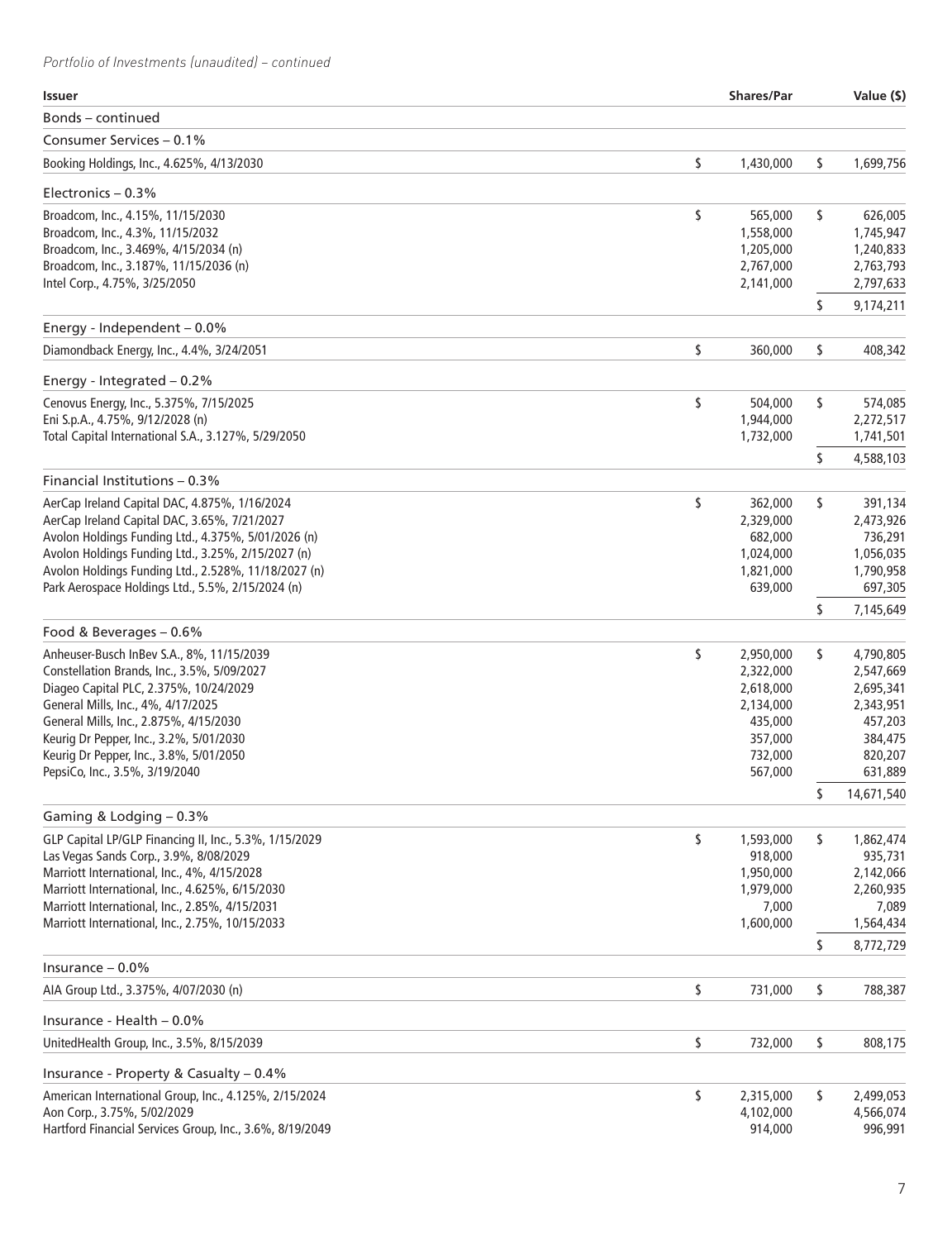| Bonds - continued<br>Insurance - Property & Casualty - continued<br>\$<br>1,087,000<br>\$<br>Liberty Mutual Group, Inc., 3.951%, 10/15/2050 (n)<br>1,206,339<br>Marsh & McLennan Cos., Inc., 4.75%, 3/15/2039<br>832,000<br>1,048,202<br>\$<br>10,316,659<br>International Market Quasi-Sovereign - 0.2%<br>\$<br>\$<br>Temasek Financial I Ltd. (Republic of Singapore), 2.375%, 1/23/2023 (n)<br>6,400,000<br>6,552,339<br>Machinery & Tools - 0.1%<br>CNH Industrial Capital LLC, 4.2%, 1/15/2024<br>\$<br>\$<br>1,679,000<br>1,801,968<br>CNH Industrial Capital LLC, 1.875%, 1/15/2026<br>448,000<br>454,035<br>\$<br>2,256,003<br>Major Banks - 1.6%<br>\$<br>\$<br>Bank of America Corp., 3.366% to 1/23/2025, FLR (LIBOR - 3mo. + 0.81%) to 1/23/2026<br>1,626,000<br>1,737,263<br>Bank of America Corp., 3.5%, 4/19/2026<br>1,486,111<br>1,361,000<br>Bank of America Corp., 2.676% to 6/19/2040, FLR (SOFR + 1.93%) to 6/19/2041<br>1,986,000<br>1,917,320<br>Credit Suisse Group AG, 3.091% to 5/14/2031, FLR (SOFR + 1.73%) to 5/14/2032 (n)<br>399,000<br>407,988<br>Goldman Sachs Group, Inc., 2.6%, 2/07/2030<br>6,003,000<br>6,178,406<br>Goldman Sachs Group, Inc., 2.383% to 7/21/2031, FLR (SOFR + 1.248%) to 7/21/2032<br>3,317,000<br>3,284,225<br>HSBC Holdings PLC, 4% to 9/09/2026, FLR (CMT - 1yr. + 3.222%) to 9/09/2169<br>442,000<br>443,105<br>HSBC Holdings PLC, 4.7% to 9/09/2031, FLR (CMT - 1yr. + 3.25%) to 9/09/2169<br>1,122,000<br>1,137,427<br>JPMorgan Chase & Co., 3.782% to 2/01/2027, FLR (LIBOR - 3mo. + 1.337%) to 2/01/2028<br>3,707,000<br>4,084,767<br>JPMorgan Chase & Co., 2.739% to 10/15/2029, FLR (SOFR + 1.51%) to 10/15/2030<br>1,089,474<br>1,052,000<br>JPMorgan Chase & Co., 2.956% to 5/13/2030, FLR (SOFR + 2.515%) to 5/13/2031<br>558,000<br>580,520<br>JPMorgan Chase & Co., 3.109% to 4/22/2040, FLR (SOFR + 2.46%) to 4/22/2041<br>2,876,000<br>2,974,099<br>JPMorgan Chase & Co., 3.897% to 1/23/2048, FLR (LIBOR - 3mo. + 1.22%) to 1/23/2049<br>1,100,000<br>1,262,823<br>Morgan Stanley, 3.875%, 4/29/2024<br>1,358,000<br>1,465,228<br>Morgan Stanley, 4%, 7/23/2025<br>1,063,000<br>1,171,109<br>Morgan Stanley, 2.699% to 1/22/2030, FLR (SOFR + 1.143%) to 1/22/2031<br>6,047,000<br>6,235,018<br>PNC Bank N.A., 2.7%, 10/22/2029<br>835,000<br>875,608<br>Royal Bank of Canada, 1.15%, 6/10/2025<br>2,774,000<br>2,779,276<br>State Street Corp., 2.901% to 3/30/2025, FLR (SOFR + 2.6%) to 3/30/2026<br>428,594<br>404,000<br>3,712,769<br>UBS Group AG, 2.095% to 2/11/2031, FLR (CMT - 1yr. + 1.0%) to 2/11/2032 (n)<br>3,816,000<br>\$<br>43,251,130<br>Medical & Health Technology & Services - 0.7%<br>\$<br>Alcon, Inc., 2.6%, 5/27/2030 (n)<br>\$<br>302,000<br>308,368<br>Alcon, Inc., 3.8%, 9/23/2049 (n)<br>1,564,000<br>1,737,565<br>Becton, Dickinson and Co., 4.669%, 6/06/2047<br>1,805,000<br>2,253,559<br>Cigna Corp., 3.2%, 3/15/2040<br>556,000<br>572,567<br>HCA, Inc., 4.125%, 6/15/2029<br>2,120,000<br>2,368,086<br>HCA, Inc., 5.125%, 6/15/2039<br>2,264,000<br>2,809,496<br>Laboratory Corp. of America Holdings, 4.7%, 2/01/2045<br>1,404,000<br>1,718,143<br>Northwell Healthcare, Inc., 3.979%, 11/01/2046<br>153,000<br>172,327<br>Northwell Healthcare, Inc., 4.26%, 11/01/2047<br>1,205,000<br>1,410,036<br>Thermo Fisher Scientific, Inc., 2.95%, 9/19/2026<br>1,174,000<br>1,262,164<br>Thermo Fisher Scientific, Inc., 3.2%, 8/15/2027<br>2,267,000<br>2,468,625<br>\$<br>17,080,936<br>Medical Equipment - 0.3%<br>Boston Scientific Corp., 3.75%, 3/01/2026<br>\$<br>2,370,000<br>\$<br>2,607,483<br>Boston Scientific Corp., 2.65%, 6/01/2030<br>1,590,000<br>1,640,829<br>Zimmer Biomet Holdings, Inc., 3.55%, 4/01/2025<br>2,600,000<br>2,795,022<br>\$<br>7,043,334<br>Metals & Mining - 0.3%<br>\$<br>Anglo American Capital PLC, 5.625%, 4/01/2030 (n)<br>\$<br>1,394,000<br>1,682,452<br>Anglo American Capital PLC, 2.625%, 9/10/2030 (n)<br>2,667,000<br>2,649,159<br>Glencore Funding LLC, 4.125%, 5/30/2023 (n)<br>1,244,000<br>1,314,659 | <b>Issuer</b> | <b>Shares/Par</b> | Value (\$) |
|-------------------------------------------------------------------------------------------------------------------------------------------------------------------------------------------------------------------------------------------------------------------------------------------------------------------------------------------------------------------------------------------------------------------------------------------------------------------------------------------------------------------------------------------------------------------------------------------------------------------------------------------------------------------------------------------------------------------------------------------------------------------------------------------------------------------------------------------------------------------------------------------------------------------------------------------------------------------------------------------------------------------------------------------------------------------------------------------------------------------------------------------------------------------------------------------------------------------------------------------------------------------------------------------------------------------------------------------------------------------------------------------------------------------------------------------------------------------------------------------------------------------------------------------------------------------------------------------------------------------------------------------------------------------------------------------------------------------------------------------------------------------------------------------------------------------------------------------------------------------------------------------------------------------------------------------------------------------------------------------------------------------------------------------------------------------------------------------------------------------------------------------------------------------------------------------------------------------------------------------------------------------------------------------------------------------------------------------------------------------------------------------------------------------------------------------------------------------------------------------------------------------------------------------------------------------------------------------------------------------------------------------------------------------------------------------------------------------------------------------------------------------------------------------------------------------------------------------------------------------------------------------------------------------------------------------------------------------------------------------------------------------------------------------------------------------------------------------------------------------------------------------------------------------------------------------------------------------------------------------------------------------------------------------------------------------------------------------------------------------------------------------------------------------------------------------------------------------------------------------------------------------------------------------------------------------------------------------------------------------------------------------------------------------------------------------------------------------------------------------------------------------------------------------------------------------------------------------------------------------------------------------------------------------------------------------------------------------------------------------------------------------------------------------------------------------|---------------|-------------------|------------|
|                                                                                                                                                                                                                                                                                                                                                                                                                                                                                                                                                                                                                                                                                                                                                                                                                                                                                                                                                                                                                                                                                                                                                                                                                                                                                                                                                                                                                                                                                                                                                                                                                                                                                                                                                                                                                                                                                                                                                                                                                                                                                                                                                                                                                                                                                                                                                                                                                                                                                                                                                                                                                                                                                                                                                                                                                                                                                                                                                                                                                                                                                                                                                                                                                                                                                                                                                                                                                                                                                                                                                                                                                                                                                                                                                                                                                                                                                                                                                                                                                                                                   |               |                   |            |
|                                                                                                                                                                                                                                                                                                                                                                                                                                                                                                                                                                                                                                                                                                                                                                                                                                                                                                                                                                                                                                                                                                                                                                                                                                                                                                                                                                                                                                                                                                                                                                                                                                                                                                                                                                                                                                                                                                                                                                                                                                                                                                                                                                                                                                                                                                                                                                                                                                                                                                                                                                                                                                                                                                                                                                                                                                                                                                                                                                                                                                                                                                                                                                                                                                                                                                                                                                                                                                                                                                                                                                                                                                                                                                                                                                                                                                                                                                                                                                                                                                                                   |               |                   |            |
|                                                                                                                                                                                                                                                                                                                                                                                                                                                                                                                                                                                                                                                                                                                                                                                                                                                                                                                                                                                                                                                                                                                                                                                                                                                                                                                                                                                                                                                                                                                                                                                                                                                                                                                                                                                                                                                                                                                                                                                                                                                                                                                                                                                                                                                                                                                                                                                                                                                                                                                                                                                                                                                                                                                                                                                                                                                                                                                                                                                                                                                                                                                                                                                                                                                                                                                                                                                                                                                                                                                                                                                                                                                                                                                                                                                                                                                                                                                                                                                                                                                                   |               |                   |            |
|                                                                                                                                                                                                                                                                                                                                                                                                                                                                                                                                                                                                                                                                                                                                                                                                                                                                                                                                                                                                                                                                                                                                                                                                                                                                                                                                                                                                                                                                                                                                                                                                                                                                                                                                                                                                                                                                                                                                                                                                                                                                                                                                                                                                                                                                                                                                                                                                                                                                                                                                                                                                                                                                                                                                                                                                                                                                                                                                                                                                                                                                                                                                                                                                                                                                                                                                                                                                                                                                                                                                                                                                                                                                                                                                                                                                                                                                                                                                                                                                                                                                   |               |                   |            |
|                                                                                                                                                                                                                                                                                                                                                                                                                                                                                                                                                                                                                                                                                                                                                                                                                                                                                                                                                                                                                                                                                                                                                                                                                                                                                                                                                                                                                                                                                                                                                                                                                                                                                                                                                                                                                                                                                                                                                                                                                                                                                                                                                                                                                                                                                                                                                                                                                                                                                                                                                                                                                                                                                                                                                                                                                                                                                                                                                                                                                                                                                                                                                                                                                                                                                                                                                                                                                                                                                                                                                                                                                                                                                                                                                                                                                                                                                                                                                                                                                                                                   |               |                   |            |
|                                                                                                                                                                                                                                                                                                                                                                                                                                                                                                                                                                                                                                                                                                                                                                                                                                                                                                                                                                                                                                                                                                                                                                                                                                                                                                                                                                                                                                                                                                                                                                                                                                                                                                                                                                                                                                                                                                                                                                                                                                                                                                                                                                                                                                                                                                                                                                                                                                                                                                                                                                                                                                                                                                                                                                                                                                                                                                                                                                                                                                                                                                                                                                                                                                                                                                                                                                                                                                                                                                                                                                                                                                                                                                                                                                                                                                                                                                                                                                                                                                                                   |               |                   |            |
|                                                                                                                                                                                                                                                                                                                                                                                                                                                                                                                                                                                                                                                                                                                                                                                                                                                                                                                                                                                                                                                                                                                                                                                                                                                                                                                                                                                                                                                                                                                                                                                                                                                                                                                                                                                                                                                                                                                                                                                                                                                                                                                                                                                                                                                                                                                                                                                                                                                                                                                                                                                                                                                                                                                                                                                                                                                                                                                                                                                                                                                                                                                                                                                                                                                                                                                                                                                                                                                                                                                                                                                                                                                                                                                                                                                                                                                                                                                                                                                                                                                                   |               |                   |            |
|                                                                                                                                                                                                                                                                                                                                                                                                                                                                                                                                                                                                                                                                                                                                                                                                                                                                                                                                                                                                                                                                                                                                                                                                                                                                                                                                                                                                                                                                                                                                                                                                                                                                                                                                                                                                                                                                                                                                                                                                                                                                                                                                                                                                                                                                                                                                                                                                                                                                                                                                                                                                                                                                                                                                                                                                                                                                                                                                                                                                                                                                                                                                                                                                                                                                                                                                                                                                                                                                                                                                                                                                                                                                                                                                                                                                                                                                                                                                                                                                                                                                   |               |                   |            |
|                                                                                                                                                                                                                                                                                                                                                                                                                                                                                                                                                                                                                                                                                                                                                                                                                                                                                                                                                                                                                                                                                                                                                                                                                                                                                                                                                                                                                                                                                                                                                                                                                                                                                                                                                                                                                                                                                                                                                                                                                                                                                                                                                                                                                                                                                                                                                                                                                                                                                                                                                                                                                                                                                                                                                                                                                                                                                                                                                                                                                                                                                                                                                                                                                                                                                                                                                                                                                                                                                                                                                                                                                                                                                                                                                                                                                                                                                                                                                                                                                                                                   |               |                   |            |
|                                                                                                                                                                                                                                                                                                                                                                                                                                                                                                                                                                                                                                                                                                                                                                                                                                                                                                                                                                                                                                                                                                                                                                                                                                                                                                                                                                                                                                                                                                                                                                                                                                                                                                                                                                                                                                                                                                                                                                                                                                                                                                                                                                                                                                                                                                                                                                                                                                                                                                                                                                                                                                                                                                                                                                                                                                                                                                                                                                                                                                                                                                                                                                                                                                                                                                                                                                                                                                                                                                                                                                                                                                                                                                                                                                                                                                                                                                                                                                                                                                                                   |               |                   |            |
|                                                                                                                                                                                                                                                                                                                                                                                                                                                                                                                                                                                                                                                                                                                                                                                                                                                                                                                                                                                                                                                                                                                                                                                                                                                                                                                                                                                                                                                                                                                                                                                                                                                                                                                                                                                                                                                                                                                                                                                                                                                                                                                                                                                                                                                                                                                                                                                                                                                                                                                                                                                                                                                                                                                                                                                                                                                                                                                                                                                                                                                                                                                                                                                                                                                                                                                                                                                                                                                                                                                                                                                                                                                                                                                                                                                                                                                                                                                                                                                                                                                                   |               |                   |            |
|                                                                                                                                                                                                                                                                                                                                                                                                                                                                                                                                                                                                                                                                                                                                                                                                                                                                                                                                                                                                                                                                                                                                                                                                                                                                                                                                                                                                                                                                                                                                                                                                                                                                                                                                                                                                                                                                                                                                                                                                                                                                                                                                                                                                                                                                                                                                                                                                                                                                                                                                                                                                                                                                                                                                                                                                                                                                                                                                                                                                                                                                                                                                                                                                                                                                                                                                                                                                                                                                                                                                                                                                                                                                                                                                                                                                                                                                                                                                                                                                                                                                   |               |                   |            |
|                                                                                                                                                                                                                                                                                                                                                                                                                                                                                                                                                                                                                                                                                                                                                                                                                                                                                                                                                                                                                                                                                                                                                                                                                                                                                                                                                                                                                                                                                                                                                                                                                                                                                                                                                                                                                                                                                                                                                                                                                                                                                                                                                                                                                                                                                                                                                                                                                                                                                                                                                                                                                                                                                                                                                                                                                                                                                                                                                                                                                                                                                                                                                                                                                                                                                                                                                                                                                                                                                                                                                                                                                                                                                                                                                                                                                                                                                                                                                                                                                                                                   |               |                   |            |
|                                                                                                                                                                                                                                                                                                                                                                                                                                                                                                                                                                                                                                                                                                                                                                                                                                                                                                                                                                                                                                                                                                                                                                                                                                                                                                                                                                                                                                                                                                                                                                                                                                                                                                                                                                                                                                                                                                                                                                                                                                                                                                                                                                                                                                                                                                                                                                                                                                                                                                                                                                                                                                                                                                                                                                                                                                                                                                                                                                                                                                                                                                                                                                                                                                                                                                                                                                                                                                                                                                                                                                                                                                                                                                                                                                                                                                                                                                                                                                                                                                                                   |               |                   |            |
|                                                                                                                                                                                                                                                                                                                                                                                                                                                                                                                                                                                                                                                                                                                                                                                                                                                                                                                                                                                                                                                                                                                                                                                                                                                                                                                                                                                                                                                                                                                                                                                                                                                                                                                                                                                                                                                                                                                                                                                                                                                                                                                                                                                                                                                                                                                                                                                                                                                                                                                                                                                                                                                                                                                                                                                                                                                                                                                                                                                                                                                                                                                                                                                                                                                                                                                                                                                                                                                                                                                                                                                                                                                                                                                                                                                                                                                                                                                                                                                                                                                                   |               |                   |            |
|                                                                                                                                                                                                                                                                                                                                                                                                                                                                                                                                                                                                                                                                                                                                                                                                                                                                                                                                                                                                                                                                                                                                                                                                                                                                                                                                                                                                                                                                                                                                                                                                                                                                                                                                                                                                                                                                                                                                                                                                                                                                                                                                                                                                                                                                                                                                                                                                                                                                                                                                                                                                                                                                                                                                                                                                                                                                                                                                                                                                                                                                                                                                                                                                                                                                                                                                                                                                                                                                                                                                                                                                                                                                                                                                                                                                                                                                                                                                                                                                                                                                   |               |                   |            |
|                                                                                                                                                                                                                                                                                                                                                                                                                                                                                                                                                                                                                                                                                                                                                                                                                                                                                                                                                                                                                                                                                                                                                                                                                                                                                                                                                                                                                                                                                                                                                                                                                                                                                                                                                                                                                                                                                                                                                                                                                                                                                                                                                                                                                                                                                                                                                                                                                                                                                                                                                                                                                                                                                                                                                                                                                                                                                                                                                                                                                                                                                                                                                                                                                                                                                                                                                                                                                                                                                                                                                                                                                                                                                                                                                                                                                                                                                                                                                                                                                                                                   |               |                   |            |
|                                                                                                                                                                                                                                                                                                                                                                                                                                                                                                                                                                                                                                                                                                                                                                                                                                                                                                                                                                                                                                                                                                                                                                                                                                                                                                                                                                                                                                                                                                                                                                                                                                                                                                                                                                                                                                                                                                                                                                                                                                                                                                                                                                                                                                                                                                                                                                                                                                                                                                                                                                                                                                                                                                                                                                                                                                                                                                                                                                                                                                                                                                                                                                                                                                                                                                                                                                                                                                                                                                                                                                                                                                                                                                                                                                                                                                                                                                                                                                                                                                                                   |               |                   |            |
|                                                                                                                                                                                                                                                                                                                                                                                                                                                                                                                                                                                                                                                                                                                                                                                                                                                                                                                                                                                                                                                                                                                                                                                                                                                                                                                                                                                                                                                                                                                                                                                                                                                                                                                                                                                                                                                                                                                                                                                                                                                                                                                                                                                                                                                                                                                                                                                                                                                                                                                                                                                                                                                                                                                                                                                                                                                                                                                                                                                                                                                                                                                                                                                                                                                                                                                                                                                                                                                                                                                                                                                                                                                                                                                                                                                                                                                                                                                                                                                                                                                                   |               |                   |            |
|                                                                                                                                                                                                                                                                                                                                                                                                                                                                                                                                                                                                                                                                                                                                                                                                                                                                                                                                                                                                                                                                                                                                                                                                                                                                                                                                                                                                                                                                                                                                                                                                                                                                                                                                                                                                                                                                                                                                                                                                                                                                                                                                                                                                                                                                                                                                                                                                                                                                                                                                                                                                                                                                                                                                                                                                                                                                                                                                                                                                                                                                                                                                                                                                                                                                                                                                                                                                                                                                                                                                                                                                                                                                                                                                                                                                                                                                                                                                                                                                                                                                   |               |                   |            |
|                                                                                                                                                                                                                                                                                                                                                                                                                                                                                                                                                                                                                                                                                                                                                                                                                                                                                                                                                                                                                                                                                                                                                                                                                                                                                                                                                                                                                                                                                                                                                                                                                                                                                                                                                                                                                                                                                                                                                                                                                                                                                                                                                                                                                                                                                                                                                                                                                                                                                                                                                                                                                                                                                                                                                                                                                                                                                                                                                                                                                                                                                                                                                                                                                                                                                                                                                                                                                                                                                                                                                                                                                                                                                                                                                                                                                                                                                                                                                                                                                                                                   |               |                   |            |
|                                                                                                                                                                                                                                                                                                                                                                                                                                                                                                                                                                                                                                                                                                                                                                                                                                                                                                                                                                                                                                                                                                                                                                                                                                                                                                                                                                                                                                                                                                                                                                                                                                                                                                                                                                                                                                                                                                                                                                                                                                                                                                                                                                                                                                                                                                                                                                                                                                                                                                                                                                                                                                                                                                                                                                                                                                                                                                                                                                                                                                                                                                                                                                                                                                                                                                                                                                                                                                                                                                                                                                                                                                                                                                                                                                                                                                                                                                                                                                                                                                                                   |               |                   |            |
|                                                                                                                                                                                                                                                                                                                                                                                                                                                                                                                                                                                                                                                                                                                                                                                                                                                                                                                                                                                                                                                                                                                                                                                                                                                                                                                                                                                                                                                                                                                                                                                                                                                                                                                                                                                                                                                                                                                                                                                                                                                                                                                                                                                                                                                                                                                                                                                                                                                                                                                                                                                                                                                                                                                                                                                                                                                                                                                                                                                                                                                                                                                                                                                                                                                                                                                                                                                                                                                                                                                                                                                                                                                                                                                                                                                                                                                                                                                                                                                                                                                                   |               |                   |            |
|                                                                                                                                                                                                                                                                                                                                                                                                                                                                                                                                                                                                                                                                                                                                                                                                                                                                                                                                                                                                                                                                                                                                                                                                                                                                                                                                                                                                                                                                                                                                                                                                                                                                                                                                                                                                                                                                                                                                                                                                                                                                                                                                                                                                                                                                                                                                                                                                                                                                                                                                                                                                                                                                                                                                                                                                                                                                                                                                                                                                                                                                                                                                                                                                                                                                                                                                                                                                                                                                                                                                                                                                                                                                                                                                                                                                                                                                                                                                                                                                                                                                   |               |                   |            |
|                                                                                                                                                                                                                                                                                                                                                                                                                                                                                                                                                                                                                                                                                                                                                                                                                                                                                                                                                                                                                                                                                                                                                                                                                                                                                                                                                                                                                                                                                                                                                                                                                                                                                                                                                                                                                                                                                                                                                                                                                                                                                                                                                                                                                                                                                                                                                                                                                                                                                                                                                                                                                                                                                                                                                                                                                                                                                                                                                                                                                                                                                                                                                                                                                                                                                                                                                                                                                                                                                                                                                                                                                                                                                                                                                                                                                                                                                                                                                                                                                                                                   |               |                   |            |
|                                                                                                                                                                                                                                                                                                                                                                                                                                                                                                                                                                                                                                                                                                                                                                                                                                                                                                                                                                                                                                                                                                                                                                                                                                                                                                                                                                                                                                                                                                                                                                                                                                                                                                                                                                                                                                                                                                                                                                                                                                                                                                                                                                                                                                                                                                                                                                                                                                                                                                                                                                                                                                                                                                                                                                                                                                                                                                                                                                                                                                                                                                                                                                                                                                                                                                                                                                                                                                                                                                                                                                                                                                                                                                                                                                                                                                                                                                                                                                                                                                                                   |               |                   |            |
|                                                                                                                                                                                                                                                                                                                                                                                                                                                                                                                                                                                                                                                                                                                                                                                                                                                                                                                                                                                                                                                                                                                                                                                                                                                                                                                                                                                                                                                                                                                                                                                                                                                                                                                                                                                                                                                                                                                                                                                                                                                                                                                                                                                                                                                                                                                                                                                                                                                                                                                                                                                                                                                                                                                                                                                                                                                                                                                                                                                                                                                                                                                                                                                                                                                                                                                                                                                                                                                                                                                                                                                                                                                                                                                                                                                                                                                                                                                                                                                                                                                                   |               |                   |            |
|                                                                                                                                                                                                                                                                                                                                                                                                                                                                                                                                                                                                                                                                                                                                                                                                                                                                                                                                                                                                                                                                                                                                                                                                                                                                                                                                                                                                                                                                                                                                                                                                                                                                                                                                                                                                                                                                                                                                                                                                                                                                                                                                                                                                                                                                                                                                                                                                                                                                                                                                                                                                                                                                                                                                                                                                                                                                                                                                                                                                                                                                                                                                                                                                                                                                                                                                                                                                                                                                                                                                                                                                                                                                                                                                                                                                                                                                                                                                                                                                                                                                   |               |                   |            |
|                                                                                                                                                                                                                                                                                                                                                                                                                                                                                                                                                                                                                                                                                                                                                                                                                                                                                                                                                                                                                                                                                                                                                                                                                                                                                                                                                                                                                                                                                                                                                                                                                                                                                                                                                                                                                                                                                                                                                                                                                                                                                                                                                                                                                                                                                                                                                                                                                                                                                                                                                                                                                                                                                                                                                                                                                                                                                                                                                                                                                                                                                                                                                                                                                                                                                                                                                                                                                                                                                                                                                                                                                                                                                                                                                                                                                                                                                                                                                                                                                                                                   |               |                   |            |
|                                                                                                                                                                                                                                                                                                                                                                                                                                                                                                                                                                                                                                                                                                                                                                                                                                                                                                                                                                                                                                                                                                                                                                                                                                                                                                                                                                                                                                                                                                                                                                                                                                                                                                                                                                                                                                                                                                                                                                                                                                                                                                                                                                                                                                                                                                                                                                                                                                                                                                                                                                                                                                                                                                                                                                                                                                                                                                                                                                                                                                                                                                                                                                                                                                                                                                                                                                                                                                                                                                                                                                                                                                                                                                                                                                                                                                                                                                                                                                                                                                                                   |               |                   |            |
|                                                                                                                                                                                                                                                                                                                                                                                                                                                                                                                                                                                                                                                                                                                                                                                                                                                                                                                                                                                                                                                                                                                                                                                                                                                                                                                                                                                                                                                                                                                                                                                                                                                                                                                                                                                                                                                                                                                                                                                                                                                                                                                                                                                                                                                                                                                                                                                                                                                                                                                                                                                                                                                                                                                                                                                                                                                                                                                                                                                                                                                                                                                                                                                                                                                                                                                                                                                                                                                                                                                                                                                                                                                                                                                                                                                                                                                                                                                                                                                                                                                                   |               |                   |            |
|                                                                                                                                                                                                                                                                                                                                                                                                                                                                                                                                                                                                                                                                                                                                                                                                                                                                                                                                                                                                                                                                                                                                                                                                                                                                                                                                                                                                                                                                                                                                                                                                                                                                                                                                                                                                                                                                                                                                                                                                                                                                                                                                                                                                                                                                                                                                                                                                                                                                                                                                                                                                                                                                                                                                                                                                                                                                                                                                                                                                                                                                                                                                                                                                                                                                                                                                                                                                                                                                                                                                                                                                                                                                                                                                                                                                                                                                                                                                                                                                                                                                   |               |                   |            |
|                                                                                                                                                                                                                                                                                                                                                                                                                                                                                                                                                                                                                                                                                                                                                                                                                                                                                                                                                                                                                                                                                                                                                                                                                                                                                                                                                                                                                                                                                                                                                                                                                                                                                                                                                                                                                                                                                                                                                                                                                                                                                                                                                                                                                                                                                                                                                                                                                                                                                                                                                                                                                                                                                                                                                                                                                                                                                                                                                                                                                                                                                                                                                                                                                                                                                                                                                                                                                                                                                                                                                                                                                                                                                                                                                                                                                                                                                                                                                                                                                                                                   |               |                   |            |
|                                                                                                                                                                                                                                                                                                                                                                                                                                                                                                                                                                                                                                                                                                                                                                                                                                                                                                                                                                                                                                                                                                                                                                                                                                                                                                                                                                                                                                                                                                                                                                                                                                                                                                                                                                                                                                                                                                                                                                                                                                                                                                                                                                                                                                                                                                                                                                                                                                                                                                                                                                                                                                                                                                                                                                                                                                                                                                                                                                                                                                                                                                                                                                                                                                                                                                                                                                                                                                                                                                                                                                                                                                                                                                                                                                                                                                                                                                                                                                                                                                                                   |               |                   |            |
|                                                                                                                                                                                                                                                                                                                                                                                                                                                                                                                                                                                                                                                                                                                                                                                                                                                                                                                                                                                                                                                                                                                                                                                                                                                                                                                                                                                                                                                                                                                                                                                                                                                                                                                                                                                                                                                                                                                                                                                                                                                                                                                                                                                                                                                                                                                                                                                                                                                                                                                                                                                                                                                                                                                                                                                                                                                                                                                                                                                                                                                                                                                                                                                                                                                                                                                                                                                                                                                                                                                                                                                                                                                                                                                                                                                                                                                                                                                                                                                                                                                                   |               |                   |            |
|                                                                                                                                                                                                                                                                                                                                                                                                                                                                                                                                                                                                                                                                                                                                                                                                                                                                                                                                                                                                                                                                                                                                                                                                                                                                                                                                                                                                                                                                                                                                                                                                                                                                                                                                                                                                                                                                                                                                                                                                                                                                                                                                                                                                                                                                                                                                                                                                                                                                                                                                                                                                                                                                                                                                                                                                                                                                                                                                                                                                                                                                                                                                                                                                                                                                                                                                                                                                                                                                                                                                                                                                                                                                                                                                                                                                                                                                                                                                                                                                                                                                   |               |                   |            |
|                                                                                                                                                                                                                                                                                                                                                                                                                                                                                                                                                                                                                                                                                                                                                                                                                                                                                                                                                                                                                                                                                                                                                                                                                                                                                                                                                                                                                                                                                                                                                                                                                                                                                                                                                                                                                                                                                                                                                                                                                                                                                                                                                                                                                                                                                                                                                                                                                                                                                                                                                                                                                                                                                                                                                                                                                                                                                                                                                                                                                                                                                                                                                                                                                                                                                                                                                                                                                                                                                                                                                                                                                                                                                                                                                                                                                                                                                                                                                                                                                                                                   |               |                   |            |
|                                                                                                                                                                                                                                                                                                                                                                                                                                                                                                                                                                                                                                                                                                                                                                                                                                                                                                                                                                                                                                                                                                                                                                                                                                                                                                                                                                                                                                                                                                                                                                                                                                                                                                                                                                                                                                                                                                                                                                                                                                                                                                                                                                                                                                                                                                                                                                                                                                                                                                                                                                                                                                                                                                                                                                                                                                                                                                                                                                                                                                                                                                                                                                                                                                                                                                                                                                                                                                                                                                                                                                                                                                                                                                                                                                                                                                                                                                                                                                                                                                                                   |               |                   |            |
|                                                                                                                                                                                                                                                                                                                                                                                                                                                                                                                                                                                                                                                                                                                                                                                                                                                                                                                                                                                                                                                                                                                                                                                                                                                                                                                                                                                                                                                                                                                                                                                                                                                                                                                                                                                                                                                                                                                                                                                                                                                                                                                                                                                                                                                                                                                                                                                                                                                                                                                                                                                                                                                                                                                                                                                                                                                                                                                                                                                                                                                                                                                                                                                                                                                                                                                                                                                                                                                                                                                                                                                                                                                                                                                                                                                                                                                                                                                                                                                                                                                                   |               |                   |            |
|                                                                                                                                                                                                                                                                                                                                                                                                                                                                                                                                                                                                                                                                                                                                                                                                                                                                                                                                                                                                                                                                                                                                                                                                                                                                                                                                                                                                                                                                                                                                                                                                                                                                                                                                                                                                                                                                                                                                                                                                                                                                                                                                                                                                                                                                                                                                                                                                                                                                                                                                                                                                                                                                                                                                                                                                                                                                                                                                                                                                                                                                                                                                                                                                                                                                                                                                                                                                                                                                                                                                                                                                                                                                                                                                                                                                                                                                                                                                                                                                                                                                   |               |                   |            |
|                                                                                                                                                                                                                                                                                                                                                                                                                                                                                                                                                                                                                                                                                                                                                                                                                                                                                                                                                                                                                                                                                                                                                                                                                                                                                                                                                                                                                                                                                                                                                                                                                                                                                                                                                                                                                                                                                                                                                                                                                                                                                                                                                                                                                                                                                                                                                                                                                                                                                                                                                                                                                                                                                                                                                                                                                                                                                                                                                                                                                                                                                                                                                                                                                                                                                                                                                                                                                                                                                                                                                                                                                                                                                                                                                                                                                                                                                                                                                                                                                                                                   |               |                   |            |
|                                                                                                                                                                                                                                                                                                                                                                                                                                                                                                                                                                                                                                                                                                                                                                                                                                                                                                                                                                                                                                                                                                                                                                                                                                                                                                                                                                                                                                                                                                                                                                                                                                                                                                                                                                                                                                                                                                                                                                                                                                                                                                                                                                                                                                                                                                                                                                                                                                                                                                                                                                                                                                                                                                                                                                                                                                                                                                                                                                                                                                                                                                                                                                                                                                                                                                                                                                                                                                                                                                                                                                                                                                                                                                                                                                                                                                                                                                                                                                                                                                                                   |               |                   |            |
|                                                                                                                                                                                                                                                                                                                                                                                                                                                                                                                                                                                                                                                                                                                                                                                                                                                                                                                                                                                                                                                                                                                                                                                                                                                                                                                                                                                                                                                                                                                                                                                                                                                                                                                                                                                                                                                                                                                                                                                                                                                                                                                                                                                                                                                                                                                                                                                                                                                                                                                                                                                                                                                                                                                                                                                                                                                                                                                                                                                                                                                                                                                                                                                                                                                                                                                                                                                                                                                                                                                                                                                                                                                                                                                                                                                                                                                                                                                                                                                                                                                                   |               |                   |            |
|                                                                                                                                                                                                                                                                                                                                                                                                                                                                                                                                                                                                                                                                                                                                                                                                                                                                                                                                                                                                                                                                                                                                                                                                                                                                                                                                                                                                                                                                                                                                                                                                                                                                                                                                                                                                                                                                                                                                                                                                                                                                                                                                                                                                                                                                                                                                                                                                                                                                                                                                                                                                                                                                                                                                                                                                                                                                                                                                                                                                                                                                                                                                                                                                                                                                                                                                                                                                                                                                                                                                                                                                                                                                                                                                                                                                                                                                                                                                                                                                                                                                   |               |                   |            |
|                                                                                                                                                                                                                                                                                                                                                                                                                                                                                                                                                                                                                                                                                                                                                                                                                                                                                                                                                                                                                                                                                                                                                                                                                                                                                                                                                                                                                                                                                                                                                                                                                                                                                                                                                                                                                                                                                                                                                                                                                                                                                                                                                                                                                                                                                                                                                                                                                                                                                                                                                                                                                                                                                                                                                                                                                                                                                                                                                                                                                                                                                                                                                                                                                                                                                                                                                                                                                                                                                                                                                                                                                                                                                                                                                                                                                                                                                                                                                                                                                                                                   |               |                   |            |
|                                                                                                                                                                                                                                                                                                                                                                                                                                                                                                                                                                                                                                                                                                                                                                                                                                                                                                                                                                                                                                                                                                                                                                                                                                                                                                                                                                                                                                                                                                                                                                                                                                                                                                                                                                                                                                                                                                                                                                                                                                                                                                                                                                                                                                                                                                                                                                                                                                                                                                                                                                                                                                                                                                                                                                                                                                                                                                                                                                                                                                                                                                                                                                                                                                                                                                                                                                                                                                                                                                                                                                                                                                                                                                                                                                                                                                                                                                                                                                                                                                                                   |               |                   |            |
|                                                                                                                                                                                                                                                                                                                                                                                                                                                                                                                                                                                                                                                                                                                                                                                                                                                                                                                                                                                                                                                                                                                                                                                                                                                                                                                                                                                                                                                                                                                                                                                                                                                                                                                                                                                                                                                                                                                                                                                                                                                                                                                                                                                                                                                                                                                                                                                                                                                                                                                                                                                                                                                                                                                                                                                                                                                                                                                                                                                                                                                                                                                                                                                                                                                                                                                                                                                                                                                                                                                                                                                                                                                                                                                                                                                                                                                                                                                                                                                                                                                                   |               |                   |            |
|                                                                                                                                                                                                                                                                                                                                                                                                                                                                                                                                                                                                                                                                                                                                                                                                                                                                                                                                                                                                                                                                                                                                                                                                                                                                                                                                                                                                                                                                                                                                                                                                                                                                                                                                                                                                                                                                                                                                                                                                                                                                                                                                                                                                                                                                                                                                                                                                                                                                                                                                                                                                                                                                                                                                                                                                                                                                                                                                                                                                                                                                                                                                                                                                                                                                                                                                                                                                                                                                                                                                                                                                                                                                                                                                                                                                                                                                                                                                                                                                                                                                   |               |                   |            |
|                                                                                                                                                                                                                                                                                                                                                                                                                                                                                                                                                                                                                                                                                                                                                                                                                                                                                                                                                                                                                                                                                                                                                                                                                                                                                                                                                                                                                                                                                                                                                                                                                                                                                                                                                                                                                                                                                                                                                                                                                                                                                                                                                                                                                                                                                                                                                                                                                                                                                                                                                                                                                                                                                                                                                                                                                                                                                                                                                                                                                                                                                                                                                                                                                                                                                                                                                                                                                                                                                                                                                                                                                                                                                                                                                                                                                                                                                                                                                                                                                                                                   |               |                   |            |
|                                                                                                                                                                                                                                                                                                                                                                                                                                                                                                                                                                                                                                                                                                                                                                                                                                                                                                                                                                                                                                                                                                                                                                                                                                                                                                                                                                                                                                                                                                                                                                                                                                                                                                                                                                                                                                                                                                                                                                                                                                                                                                                                                                                                                                                                                                                                                                                                                                                                                                                                                                                                                                                                                                                                                                                                                                                                                                                                                                                                                                                                                                                                                                                                                                                                                                                                                                                                                                                                                                                                                                                                                                                                                                                                                                                                                                                                                                                                                                                                                                                                   |               |                   |            |
|                                                                                                                                                                                                                                                                                                                                                                                                                                                                                                                                                                                                                                                                                                                                                                                                                                                                                                                                                                                                                                                                                                                                                                                                                                                                                                                                                                                                                                                                                                                                                                                                                                                                                                                                                                                                                                                                                                                                                                                                                                                                                                                                                                                                                                                                                                                                                                                                                                                                                                                                                                                                                                                                                                                                                                                                                                                                                                                                                                                                                                                                                                                                                                                                                                                                                                                                                                                                                                                                                                                                                                                                                                                                                                                                                                                                                                                                                                                                                                                                                                                                   |               |                   |            |
|                                                                                                                                                                                                                                                                                                                                                                                                                                                                                                                                                                                                                                                                                                                                                                                                                                                                                                                                                                                                                                                                                                                                                                                                                                                                                                                                                                                                                                                                                                                                                                                                                                                                                                                                                                                                                                                                                                                                                                                                                                                                                                                                                                                                                                                                                                                                                                                                                                                                                                                                                                                                                                                                                                                                                                                                                                                                                                                                                                                                                                                                                                                                                                                                                                                                                                                                                                                                                                                                                                                                                                                                                                                                                                                                                                                                                                                                                                                                                                                                                                                                   |               |                   |            |
|                                                                                                                                                                                                                                                                                                                                                                                                                                                                                                                                                                                                                                                                                                                                                                                                                                                                                                                                                                                                                                                                                                                                                                                                                                                                                                                                                                                                                                                                                                                                                                                                                                                                                                                                                                                                                                                                                                                                                                                                                                                                                                                                                                                                                                                                                                                                                                                                                                                                                                                                                                                                                                                                                                                                                                                                                                                                                                                                                                                                                                                                                                                                                                                                                                                                                                                                                                                                                                                                                                                                                                                                                                                                                                                                                                                                                                                                                                                                                                                                                                                                   |               |                   |            |
|                                                                                                                                                                                                                                                                                                                                                                                                                                                                                                                                                                                                                                                                                                                                                                                                                                                                                                                                                                                                                                                                                                                                                                                                                                                                                                                                                                                                                                                                                                                                                                                                                                                                                                                                                                                                                                                                                                                                                                                                                                                                                                                                                                                                                                                                                                                                                                                                                                                                                                                                                                                                                                                                                                                                                                                                                                                                                                                                                                                                                                                                                                                                                                                                                                                                                                                                                                                                                                                                                                                                                                                                                                                                                                                                                                                                                                                                                                                                                                                                                                                                   |               |                   |            |
|                                                                                                                                                                                                                                                                                                                                                                                                                                                                                                                                                                                                                                                                                                                                                                                                                                                                                                                                                                                                                                                                                                                                                                                                                                                                                                                                                                                                                                                                                                                                                                                                                                                                                                                                                                                                                                                                                                                                                                                                                                                                                                                                                                                                                                                                                                                                                                                                                                                                                                                                                                                                                                                                                                                                                                                                                                                                                                                                                                                                                                                                                                                                                                                                                                                                                                                                                                                                                                                                                                                                                                                                                                                                                                                                                                                                                                                                                                                                                                                                                                                                   |               |                   |            |
|                                                                                                                                                                                                                                                                                                                                                                                                                                                                                                                                                                                                                                                                                                                                                                                                                                                                                                                                                                                                                                                                                                                                                                                                                                                                                                                                                                                                                                                                                                                                                                                                                                                                                                                                                                                                                                                                                                                                                                                                                                                                                                                                                                                                                                                                                                                                                                                                                                                                                                                                                                                                                                                                                                                                                                                                                                                                                                                                                                                                                                                                                                                                                                                                                                                                                                                                                                                                                                                                                                                                                                                                                                                                                                                                                                                                                                                                                                                                                                                                                                                                   |               |                   |            |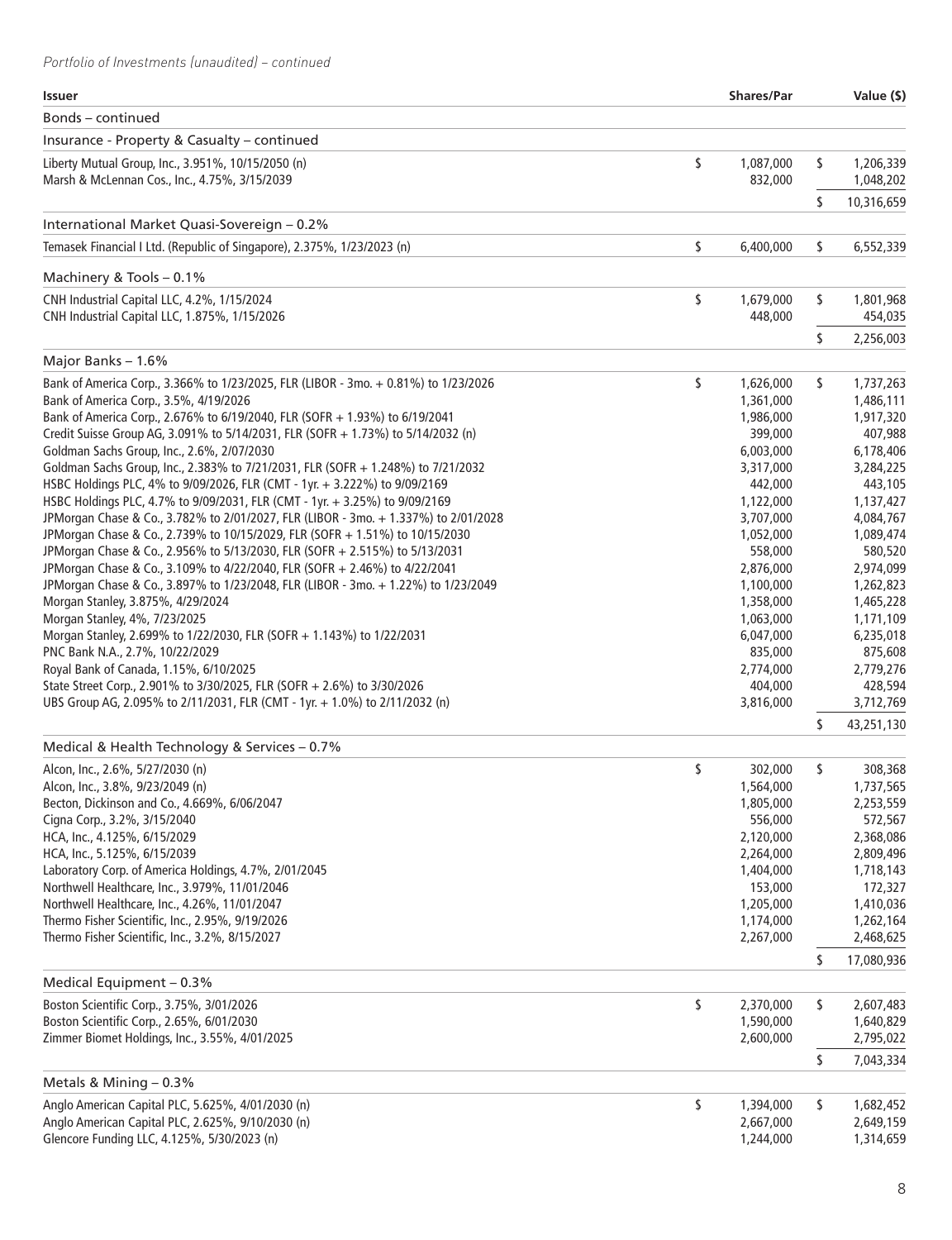| <b>Issuer</b>                                                                     | <b>Shares/Par</b>            | Value (\$)                   |
|-----------------------------------------------------------------------------------|------------------------------|------------------------------|
| Bonds - continued                                                                 |                              |                              |
| Metals & Mining – continued                                                       |                              |                              |
| Glencore Funding LLC, 2.5%, 9/01/2030 (n)                                         | \$<br>1,695,000              | \$<br>1,659,368              |
| Glencore Funding LLC, 2.85%, 4/27/2031 (n)                                        | 709,000                      | 713,240                      |
|                                                                                   |                              | \$<br>8,018,878              |
| Midstream $-0.6%$                                                                 |                              |                              |
| Cheniere Corpus Christi Holdings LLC, 3.7%, 11/15/2029                            | \$<br>1,833,000              | \$<br>1,989,171              |
| Enbridge, Inc., 2.5%, 1/15/2025                                                   | 969,000                      | 1,009,310                    |
| Enterprise Products Operating LLC, 4.2%, 1/31/2050                                | 774,000                      | 871,943                      |
| Galaxy Pipeline Assets Bidco Ltd., 2.16%, 3/31/2034 (n)                           | 2,495,000                    | 2,448,465                    |
| Kinder Morgan Energy Partners LP, 4.15%, 2/01/2024                                | 1,207,000                    | 1,290,960                    |
| ONEOK, Inc., 4.95%, 7/13/2047                                                     | 2,331,000                    | 2,755,519                    |
| Plains All American Pipeline LP, 3.8%, 9/15/2030                                  | 1,881,000                    | 2,008,145                    |
| Sabine Pass Liquefaction LLC, 5%, 3/15/2027                                       | 1,561,000                    | 1,794,542                    |
| Sabine Pass Liquefaction LLC, 4.5%, 5/15/2030                                     | 512,000                      | 590,136                      |
| Spectra Energy Partners LP, 3.375%, 10/15/2026                                    | 828,000                      | 897,170                      |
|                                                                                   |                              | \$<br>15,655,361             |
| Mortgage-Backed - 11.3%                                                           |                              |                              |
| Fannie Mae, 5.5%, 5/01/2022 - 4/01/2040<br>Fannie Mae, 5%, 12/01/2023 - 3/01/2041 | \$<br>5,670,708<br>2,311,675 | \$<br>6,478,735<br>2,618,073 |
| Fannie Mae, 3.5%, 5/25/2025 - 7/01/2046                                           | 13,737,715                   | 14,906,542                   |
| Fannie Mae, 2.7%, 7/01/2025                                                       | 367,000                      | 388,860                      |
| Fannie Mae, 2.556%, 12/25/2026                                                    | 1,440,441                    | 1,533,432                    |
| Fannie Mae, 3%, 11/01/2028 - 9/01/2046                                            | 4,495,530                    | 4,774,479                    |
| Fannie Mae, 6.5%, 6/01/2031 - 7/01/2037                                           | 961,101                      | 1,099,517                    |
| Fannie Mae, 2.5%, 11/01/2031                                                      | 86,847                       | 90,898                       |
| Fannie Mae, 3%, 2/25/2033 (i)                                                     | 394,525                      | 38,710                       |
| Fannie Mae, 4.5%, 8/01/2033 - 6/01/2044                                           | 5,306,716                    | 5,917,196                    |
| Fannie Mae, 6%, 1/01/2034 - 7/01/2037                                             | 3,094,707                    | 3,557,022                    |
| Fannie Mae, 3.25%, 5/25/2040                                                      | 148,496                      | 159,563                      |
| Fannie Mae, 4%, 9/01/2040 - 6/01/2047                                             | 9,636,455                    | 10,600,868                   |
| Fannie Mae, 2%, 10/25/2040 - 4/25/2046                                            | 485,711                      | 494,673                      |
| Fannie Mae, 4%, 7/25/2046 (i)                                                     | 373,697                      | 70,496                       |
| Fannie Mae, UMBS, 2.5%, 2/01/2050 - 7/01/2050                                     | 2,857,176                    | 2,980,095                    |
| Fannie Mae, UMBS, 2%, 1/01/2051 - 2/01/2051                                       | 535,275                      | 540,513                      |
| Freddie Mac, 6%, 10/01/2021 - 6/01/2037                                           | 1,052,703                    | 1,215,328                    |
| Freddie Mac, 5%, 12/01/2021 - 1/15/2040                                           | 1,261,767                    | 1,436,648                    |
| Freddie Mac, 2.791%, 1/25/2022                                                    | 1,102,599                    | 1,106,549                    |
| Freddie Mac, 2.51%, 11/25/2022                                                    | 1,503,000                    | 1,534,722                    |
| Freddie Mac, 3.111%, 2/25/2023                                                    | 2,136,000                    | 2,202,610                    |
| Freddie Mac, 3.32%, 2/25/2023                                                     | 745,000                      | 771,941                      |
| Freddie Mac, 3.25%, 4/25/2023                                                     | 2,474,000                    | 2,564,993                    |
| Freddie Mac, 3.06%, 7/25/2023                                                     | 175,000                      | 182,347                      |
| Freddie Mac, 3.458%, 8/25/2023                                                    | 1,642,000                    | 1,725,635                    |
| Freddie Mac, 1.018%, 4/25/2024 (i)                                                | 5,082,872                    | 93,771                       |
| Freddie Mac, 0.634%, 7/25/2024 (i)                                                | 14,179,000                   | 198,675                      |
| Freddie Mac, 0.732%, 7/25/2024 (i)                                                | 5,017,481                    | 60,735                       |
| Freddie Mac, 4.5%, 8/01/2024 - 5/01/2042                                          | 978,543                      | 1,084,105                    |
| Freddie Mac, 0.428%, 8/25/2024 (i)                                                | 15,246,000                   | 160,083                      |
| Freddie Mac, 0.519%, 8/25/2024 (i)                                                | 27,347,458                   | 269,165                      |
| Freddie Mac, 3.064%, 8/25/2024                                                    | 794,000                      | 841,594                      |
| Freddie Mac, 0.476%, 10/25/2024 (i)                                               | 18,917,661                   | 168,626                      |
| Freddie Mac, 3.171%, 10/25/2024                                                   | 1,304,000                    | 1,394,478                    |
| Freddie Mac, 0.4%, 11/25/2024 (i)                                                 | 15,385,000                   | 135,285                      |
| Freddie Mac, 2.67%, 12/25/2024                                                    | 1,561,000                    | 1,648,700                    |
| Freddie Mac, 3.329%, 5/25/2025                                                    | 2,610,000                    | 2,826,132                    |
| Freddie Mac, 3.01%, 7/25/2025                                                     | 423,000<br>1,001,000         | 454,236                      |
| Freddie Mac, 3.151%, 11/25/2025<br>Freddie Mac, 0.773%, 6/25/2027 (i)             | 13,682,000                   | 1,082,736<br>502,686         |
|                                                                                   |                              |                              |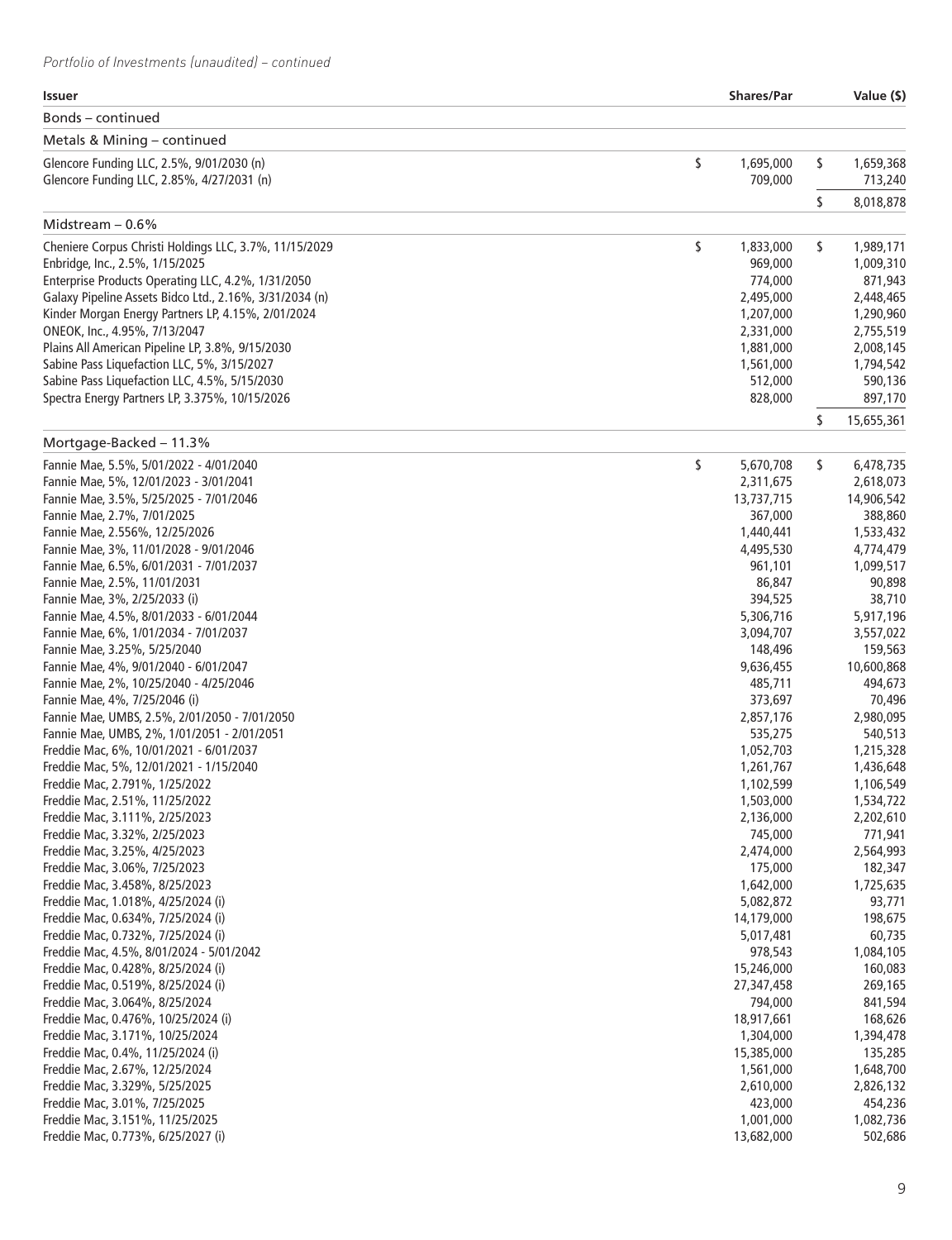| Issuer                                         | <b>Shares/Par</b> | Value (\$)    |
|------------------------------------------------|-------------------|---------------|
| Bonds – continued                              |                   |               |
| Mortgage-Backed - continued                    |                   |               |
| Freddie Mac, 0.887%, 6/25/2027 (i)             | \$<br>4,666,700   | \$<br>178,206 |
| Freddie Mac, 3.117%, 6/25/2027                 | 1,114,000         | 1,221,462     |
| Freddie Mac, 0.71%, 7/25/2027 (i)              | 12,006,784        | 367,968       |
| Freddie Mac, 0.46%, 8/25/2027 (i)              | 9,650,000         | 199,286       |
| Freddie Mac, 0.562%, 8/25/2027 (i)             | 6,636,788         | 156,841       |
| Freddie Mac, 0.406%, 9/25/2027 (i)             | 10,419,000        | 187,565       |
| Freddie Mac, 3.187%, 9/25/2027                 | 754,000           | 831,111       |
| Freddie Mac, 0.325%, 11/25/2027 (i)            | 16,290,000        | 216,913       |
| Freddie Mac, 0.417%, 11/25/2027 (i)            | 11,592,109        | 188,539       |
| Freddie Mac, 0.455%, 11/25/2027 (i)            | 10,382,001        | 198,540       |
| Freddie Mac, 0.371%, 12/25/2027 (i)            | 10,109,000        | 165,891       |
| Freddie Mac, 0.413%, 12/25/2027 (i)            | 11,210,000        | 211,826       |
| Freddie Mac, 0.493%, 12/25/2027 (i)            | 17,727,347        | 377,545       |
| Freddie Mac, 3.65%, 2/25/2028                  | 904,000           | 1,024,612     |
| Freddie Mac, 3.9%, 4/25/2028                   | 1,667,000         | 1,914,932     |
| Freddie Mac, 1.218%, 7/25/2029 (i)             | 829,289           | 63,209        |
| Freddie Mac, 1.268%, 8/25/2029 (i)             | 5,213,951         | 416,755       |
| Freddie Mac, 1.914%, 4/25/2030 (i)             | 900,000           | 126,313       |
| Freddie Mac, 1.984%, 4/25/2030 (i)             | 2,701,417         | 394,323       |
| Freddie Mac, 1.765%, 5/25/2030 (i)             | 1,301,002         | 171,042       |
| Freddie Mac, 1.905%, 5/25/2030 (i)             | 3,334,078         | 470,981       |
| Freddie Mac, 1.436%, 6/25/2030 (i)             | 1,327,631         | 142,152       |
| Freddie Mac, 1.704%, 8/25/2030 (i)             | 1,191,673         | 153,848       |
| Freddie Mac, 1.262%, 9/25/2030 (i)             | 775,587           | 74,676        |
| Freddie Mac, 1.172%, 11/25/2030 (i)            | 1,356,411         | 121,682       |
| Freddie Mac, 0.423%, 1/25/2031 (i)             | 5,331,412         | 143,273       |
| Freddie Mac, 0.873%, 1/25/2031 (i)             | 2,233,850         | 150,585       |
| Freddie Mac, 1.026%, 1/25/2031 (i)             | 1,493,151         | 119,056       |
| Freddie Mac, 0.625%, 3/25/2031 (i)             | 4,317,590         | 189,153       |
| Freddie Mac, 0.836%, 3/25/2031 (i)             | 1,837,683         | 119,799       |
| Freddie Mac, 1.333%, 5/25/2031 (i)             | 822,353           | 88,089        |
| Freddie Mac, 0.937%, 7/25/2031 (i)             | 1,237,840         | 104,944       |
| Freddie Mac, 0.437%, 11/25/2032 (i)            | 8,659,735         | 235,454       |
| Freddie Mac, 5.5%, 12/01/2033 - 2/01/2037      | 940,242           | 1,076,419     |
| Freddie Mac, 6.5%, 5/01/2034 - 7/01/2037       | 601,487           | 682,239       |
| Freddie Mac, 5.5%, 2/15/2036 (i)               | 76,544            | 13,933        |
| Freddie Mac, 4%, 8/01/2037 - 8/01/2047         | 4,797,974         | 5,247,210     |
| Freddie Mac, 3.5%, 11/01/2037 - 10/25/2058     | 9,687,098         | 10,494,739    |
| Freddie Mac, 3%, 1/01/2038 - 2/25/2059         | 11,564,021        | 12,409,775    |
| Freddie Mac, 4.5%, 12/15/2040 (i)              | 70,817            | 6,840         |
| Freddie Mac, 4%, 8/15/2044 (i)                 | 99,238            | 11,571        |
| Freddie Mac, UMBS, 6.5%, 10/01/2034            | 31,423            | 35,781        |
| Freddie Mac, UMBS, 5%, 10/01/2035              | 196,265           | 223,988       |
| Freddie Mac, UMBS, 6%, 1/01/2036 - 3/01/2036   | 88,518            | 100,024       |
| Freddie Mac, UMBS, 3%, 7/01/2050               | 103,436           | 110,805       |
| Ginnie Mae, 6%, 9/15/2032 - 1/15/2038          | 1,273,889         | 1,488,468     |
| Ginnie Mae, 5.5%, 5/15/2033 - 10/15/2035       | 771,392           | 889,957       |
| Ginnie Mae, 4.5%, 7/20/2033 - 9/20/2041        | 1,779,746         | 2,011,378     |
| Ginnie Mae, 5%, 7/20/2033 - 12/15/2034         | 250,016           | 289,548       |
| Ginnie Mae, 4%, 1/20/2041 - 2/20/2042          | 1,937,288         | 2,124,524     |
| Ginnie Mae, 3.5%, 12/15/2041 - 3/20/2048       | 4,966,102         | 5,362,611     |
| Ginnie Mae, 3%, 4/20/2045 - 8/20/2051          | 10,323,061        | 10,842,651    |
| Ginnie Mae, 2.5%, 6/20/2051 - 8/20/2051        | 9,382,251         | 9,687,106     |
| Ginnie Mae, 0.557%, 2/16/2059 (i)              | 3,395,537         | 143,476       |
| Ginnie Mae, TBA, 3.5%, 11/19/2050 - 10/15/2051 | 4,300,000         | 4,522,147     |
| Ginnie Mae, TBA, 4%, 10/15/2051                | 1,425,000         | 1,512,198     |
| Ginnie Mae, TBA, 2%, 10/21/2051                | 1,875,000         | 1,902,026     |
| Ginnie Mae, TBA, 2.5%, 10/21/2051              | 3,300,000         | 3,406,605     |
| Ginnie Mae, TBA, 3%, 10/21/2051                | 1,675,000         | 1,749,982     |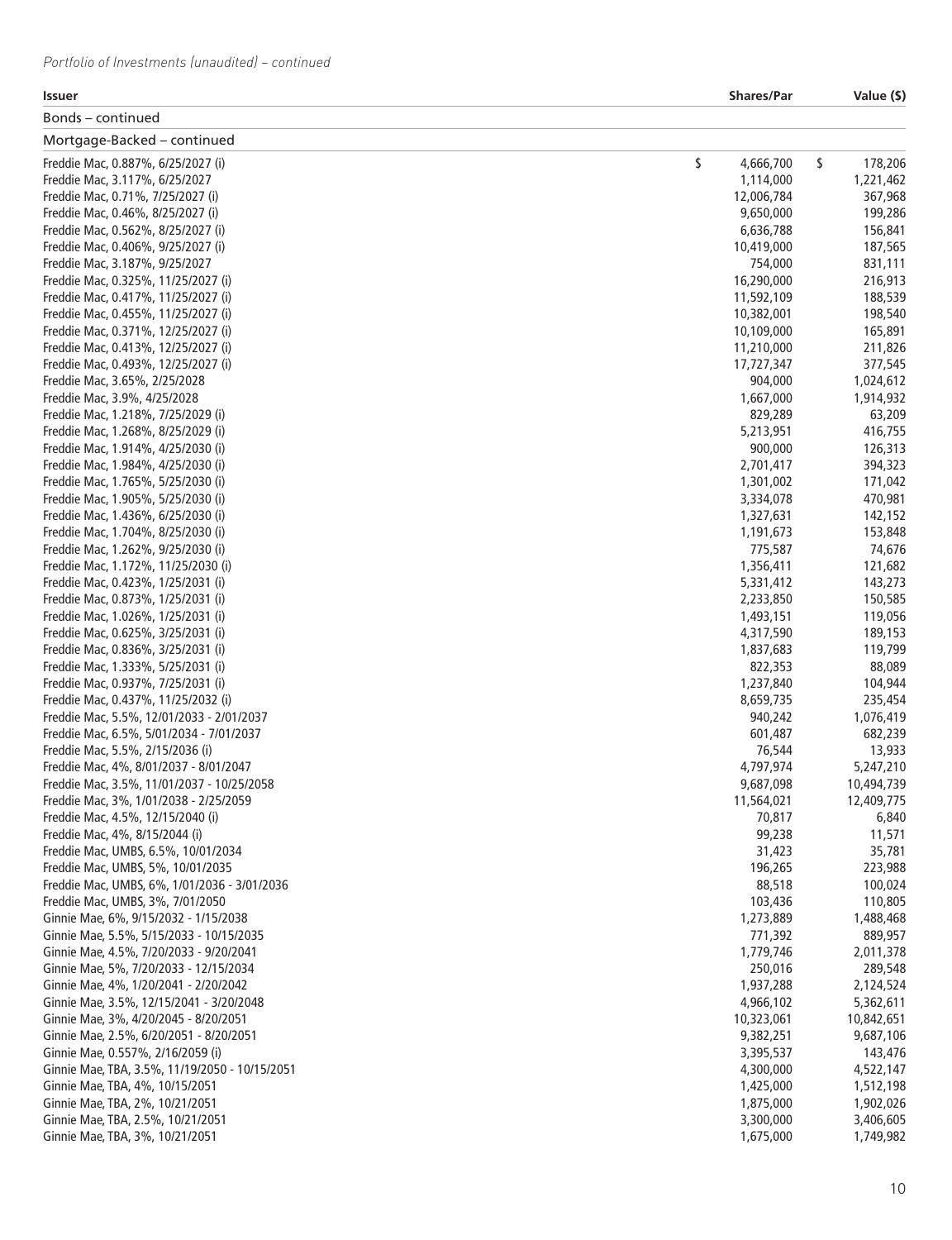| <b>Issuer</b>                                                                                                                                                            | <b>Shares/Par</b>                                         |    | Value (\$)                                          |
|--------------------------------------------------------------------------------------------------------------------------------------------------------------------------|-----------------------------------------------------------|----|-----------------------------------------------------|
| Bonds - continued                                                                                                                                                        |                                                           |    |                                                     |
| Mortgage-Backed - continued                                                                                                                                              |                                                           |    |                                                     |
| UMBS, TBA, 2%, 10/19/2036 - 12/13/2051<br>UMBS, TBA, 2.5%, 10/19/2036 - 11/10/2051<br>UMBS, TBA, 3%, 10/19/2036 - 11/10/2051<br>UMBS, TBA, 1.5%, 11/16/2036 - 12/16/2036 | \$<br>66,150,000<br>42,675,000<br>14,375,000<br>3,400,000 | \$ | 66,369,142<br>44,035,234<br>15,030,547<br>3,427,123 |
| UMBS, TBA, 4%, 10/25/2051                                                                                                                                                | 975,000                                                   |    | 1,044,602                                           |
|                                                                                                                                                                          |                                                           | \$ | 296,890,672                                         |
| Municipals - 0.4%<br>New Jersey Economic Development Authority State Pension Funding Rev., "A", NPFG, 7.425%, 2/15/2029                                                  | 2,750,000                                                 |    |                                                     |
| New Jersey Turnpike Authority Rev. (Build America Bonds), "F", 7.414%, 1/01/2040<br>State of Florida, "A", 2.154%, 7/01/2030                                             | \$<br>3,685,000<br>1,437,000                              | \$ | 3,523,315<br>6,015,692<br>1,452,645                 |
|                                                                                                                                                                          |                                                           | \$ | 10,991,652                                          |
| Natural Gas - Distribution - 0.0%                                                                                                                                        |                                                           |    |                                                     |
| NiSource, Inc., 5.65%, 2/01/2045                                                                                                                                         | \$<br>486,000                                             | \$ | 666,678                                             |
| Natural Gas - Pipeline - 0.1%                                                                                                                                            |                                                           |    |                                                     |
| APT Pipelines Ltd., 4.2%, 3/23/2025 (n)                                                                                                                                  | \$<br>3,344,000                                           | \$ | 3,637,336                                           |
| APT Pipelines Ltd., 4.25%, 7/15/2027 (n)                                                                                                                                 | 253,000                                                   |    | 287,286                                             |
|                                                                                                                                                                          |                                                           | \$ | 3,924,622                                           |
| Network & Telecom - 0.4%<br>AT&T, Inc., 2.75%, 6/01/2031                                                                                                                 | \$<br>2,106,000                                           | \$ | 2,162,440                                           |
| AT&T, Inc., 3.65%, 9/15/2059                                                                                                                                             | 1,786,000                                                 |    | 1,780,504                                           |
| Verizon Communications, Inc., 2.1%, 3/22/2028                                                                                                                            | 273,000                                                   |    | 277,119                                             |
| Verizon Communications, Inc., 3.15%, 3/22/2030                                                                                                                           | 1,053,000                                                 |    | 1,126,140                                           |
| Verizon Communications, Inc., 2.55%, 3/21/2031                                                                                                                           | 512,000                                                   |    | 518,293                                             |
| Verizon Communications, Inc., 4.272%, 1/15/2036                                                                                                                          | 1,477,000                                                 |    | 1,735,051                                           |
| Verizon Communications, Inc., 4.812%, 3/15/2039                                                                                                                          | 1,877,000                                                 | \$ | 2,328,380<br>9,927,927                              |
| $Oils - 0.3%$                                                                                                                                                            |                                                           |    |                                                     |
| Marathon Petroleum Corp., 4.75%, 9/15/2044                                                                                                                               | \$<br>1,114,000                                           | \$ | 1,302,934                                           |
| Phillips 66 Co., 2.15%, 12/15/2030                                                                                                                                       | 3,438,000                                                 |    | 3,354,120                                           |
| Valero Energy Corp., 4.9%, 3/15/2045                                                                                                                                     | 516,000                                                   |    | 620,636                                             |
| Valero Energy, Corp., 6.625%, 6/15/2037                                                                                                                                  | 2,124,000                                                 |    | 2,868,249                                           |
|                                                                                                                                                                          |                                                           | \$ | 8,145,939                                           |
| Other Banks & Diversified Financials - 0.3%                                                                                                                              |                                                           |    |                                                     |
| BBVA Bancomer S.A. de C.V., 6.75%, 9/30/2022 (n)                                                                                                                         | \$<br>2,890,000                                           | \$ | 3,039,326                                           |
| Capital One Financial Corp., 3.75%, 3/09/2027<br>Citigroup, Inc., 2.666% to 1/29/2030, FLR (SOFR + 1.146%) to 1/29/2031                                                  | 1,728,000<br>2,869,000                                    |    | 1,911,734<br>2,938,250                              |
|                                                                                                                                                                          |                                                           | \$ | 7,889,310                                           |
| Pollution Control - 0.1%                                                                                                                                                 |                                                           |    |                                                     |
| Republic Services, Inc., 3.95%, 5/15/2028                                                                                                                                | \$<br>1,245,000                                           | \$ | 1,404,527                                           |
| Republic Services, Inc., 1.45%, 2/15/2031                                                                                                                                | 998,000                                                   |    | 935,193                                             |
|                                                                                                                                                                          |                                                           | \$ | 2,339,720                                           |
| Real Estate - Office - 0.1%                                                                                                                                              |                                                           |    |                                                     |
| Boston Properties, Inc., REIT, 2.55%, 4/01/2032                                                                                                                          | \$<br>1,316,000                                           | \$ | 1,314,127                                           |
| Real Estate - Retail - 0.1%                                                                                                                                              |                                                           |    |                                                     |
| Brixmor Operating Partnership LP, REIT, 4.125%, 5/15/2029                                                                                                                | \$<br>172,000                                             | \$ | 193,207                                             |
| Brixmor Operating Partnership LP, REIT, 4.05%, 7/01/2030                                                                                                                 | 1,681,000                                                 |    | 1,877,083                                           |
| Realty Income Corp., REIT, 3.25%, 1/15/2031                                                                                                                              | 569,000                                                   |    | 617,457                                             |
|                                                                                                                                                                          |                                                           | S  | 2,687,747                                           |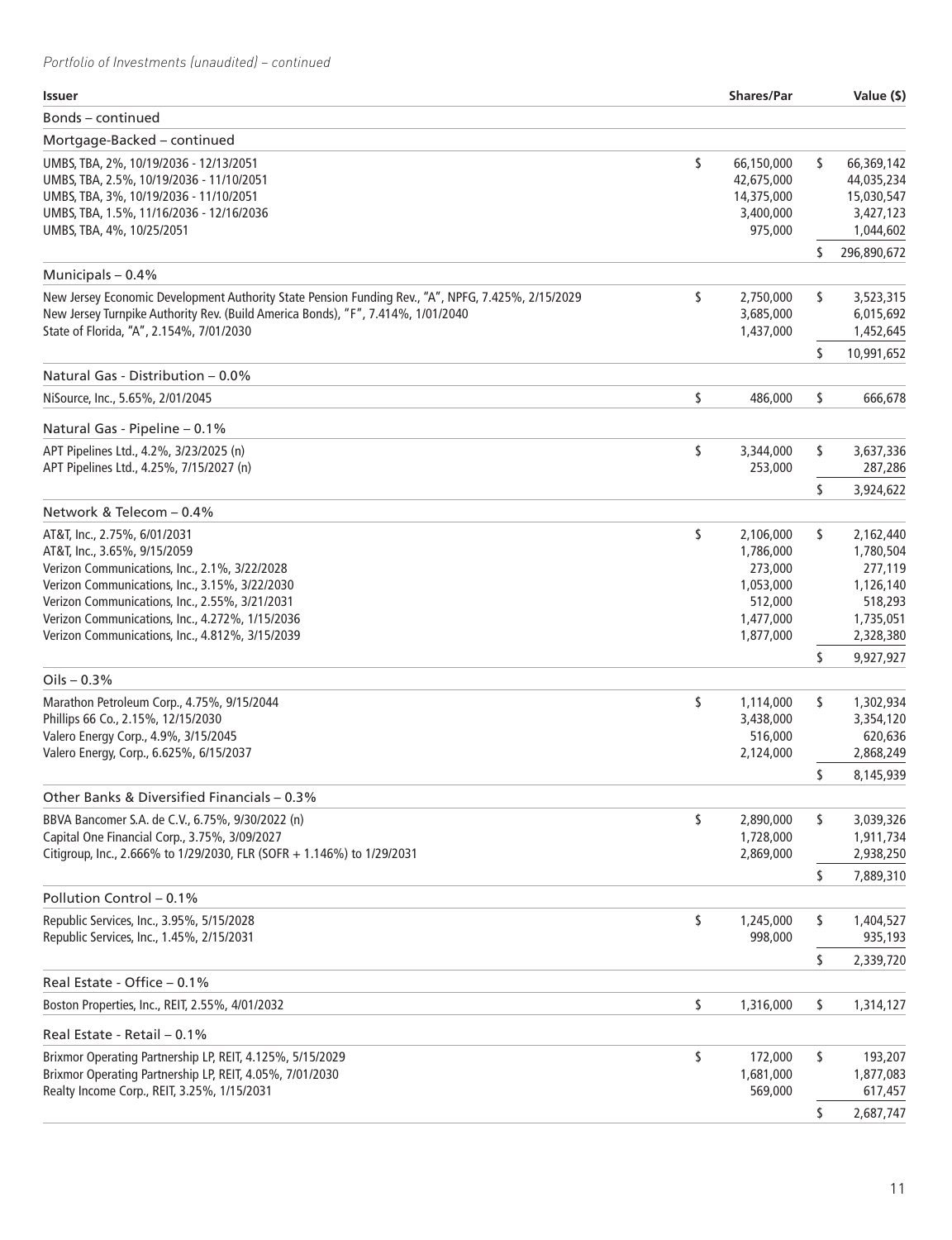| <b>Issuer</b>                                          | <b>Shares/Par</b> | Value (\$)        |
|--------------------------------------------------------|-------------------|-------------------|
| Bonds – continued                                      |                   |                   |
| Retailers - 0.3%                                       |                   |                   |
| Alimentation Couche-Tard, Inc., 3.439%, 5/13/2041 (n)  | \$<br>2,106,000   | \$<br>2,165,552   |
| Amazon.com, Inc., 2.5%, 6/03/2050                      | 1,592,000         | 1,490,991         |
| Best Buy Co., Inc., 4.45%, 10/01/2028                  | 2,037,000         | 2,344,098         |
| Home Depot, Inc., 3.9%, 6/15/2047                      | 1,113,000         | 1,309,644         |
|                                                        |                   | \$<br>7,310,285   |
| Specialty Stores - 0.0%                                |                   |                   |
| TJX Cos., Inc., 3.875%, 4/15/2030                      | \$<br>453,000     | \$<br>515,688     |
| Telecommunications - Wireless - 0.6%                   |                   |                   |
| American Tower Corp., REIT, 3%, 6/15/2023              | \$<br>938,000     | \$<br>976,635     |
| American Tower Corp., REIT, 3.6%, 1/15/2028            | 1,138,000         | 1,238,972         |
| American Tower Corp., REIT, 3.1%, 6/15/2050            | 1,568,000         | 1,534,864         |
| American Tower Trust I, REIT, 3.07%, 3/15/2023 (n)     | 3,121,000         | 3,124,111         |
| Crown Castle International Corp., 1.35%, 7/15/2025     | 701,000           | 704,308           |
| Crown Castle International Corp., 3.65%, 9/01/2027     | 2,565,000         | 2,820,149         |
| T-Mobile USA, Inc., 2.05%, 2/15/2028                   | 1,892,000         | 1,907,136         |
| T-Mobile USA, Inc., 4.5%, 4/15/2050                    | 2,244,000         | 2,615,985         |
|                                                        |                   | \$<br>14,922,160  |
| Telephone Services - 0.1%                              |                   |                   |
| Deutsche Telekom AG, 3.625%, 1/21/2050 (n)             | \$<br>1,281,000   | \$<br>1,363,966   |
| Transportation - Services - 0.1%                       |                   |                   |
| ERAC USA Finance LLC, 7%, 10/15/2037 (n)               | \$<br>1,826,000   | \$<br>2,713,202   |
| U.S. Government Agencies and Equivalents - 0.0%        |                   |                   |
| Small Business Administration, 4.35%, 7/01/2023        | \$<br>675         | \$<br>694         |
| Small Business Administration, 4.77%, 4/01/2024        | 56,280            | 58,156            |
| Small Business Administration, 5.18%, 5/01/2024        | 74,900            | 78,278            |
| Small Business Administration, 5.52%, 6/01/2024        | 4,638             | 4,835             |
| Small Business Administration, 4.99%, 9/01/2024        | 80,413            | 83,361            |
| Small Business Administration, 4.95%, 3/01/2025        | 2,968             | 3,083             |
| Small Business Administration, 5.11%, 8/01/2025        | 287,843           | 304,540           |
|                                                        |                   | \$<br>532,947     |
| U.S. Treasury Obligations - 9.8%                       |                   |                   |
| U.S. Treasury Bonds, 1.375%, 11/15/2040                | \$<br>5,500,000   | \$<br>4,940,547   |
| U.S. Treasury Bonds, 2.875%, 5/15/2043                 | 9,096,000         | 10,438,726        |
| U.S. Treasury Bonds, 2.5%, 2/15/2045                   | 9,797,000         | 10,579,995        |
| U.S. Treasury Bonds, 3%, 11/15/2045                    | 3,638,000         | 4,288,577         |
| U.S. Treasury Bonds, 3%, 2/15/2048                     | 8,760,000         | 10,416,188        |
| U.S. Treasury Bonds, 2.875%, 5/15/2049                 | 900,000           | 1,052,859         |
| U.S. Treasury Bonds, 2.375%, 11/15/2049                | 32,465,000        | 34,553,666        |
| U.S. Treasury Notes, 0.125%, 12/31/2022                | 16,450,000        | 16,444,859        |
| U.S. Treasury Notes, 1.375%, 1/31/2025                 | 70,000,000        | 71,763,672        |
| U.S. Treasury Notes, 0.375%, 11/30/2025                | 76,500,000        | 75,038,731        |
| U.S. Treasury Notes, 0.875%, 6/30/2026                 | 17,200,000        | 17,139,531        |
|                                                        |                   | \$<br>256,657,351 |
| Utilities - Electric Power - 0.8%                      |                   |                   |
| Berkshire Hathaway Energy Co., 4.25%, 10/15/2050       | \$<br>257,000     | \$<br>310,715     |
| Duke Energy Corp., 2.65%, 9/01/2026                    | 345,000           | 363,942           |
| Enel Finance International N.V., 2.65%, 9/10/2024      | 1,020,000         | 1,068,768         |
| Enel Finance International N.V., 4.875%, 6/14/2029 (n) | 1,916,000         | 2,291,139         |
| Enel Finance International N.V., 4.75%, 5/25/2047 (n)  | 392,000           | 486,741           |
| Evergy, Inc., 2.9%, 9/15/2029                          | 1,644,000         | 1,725,330         |
| Exelon Corp., 4.05%, 4/15/2030                         | 1,913,000         | 2,168,057         |
| FirstEnergy Corp., 3.4%, 3/01/2050                     | 1,078,000         | 1,036,346         |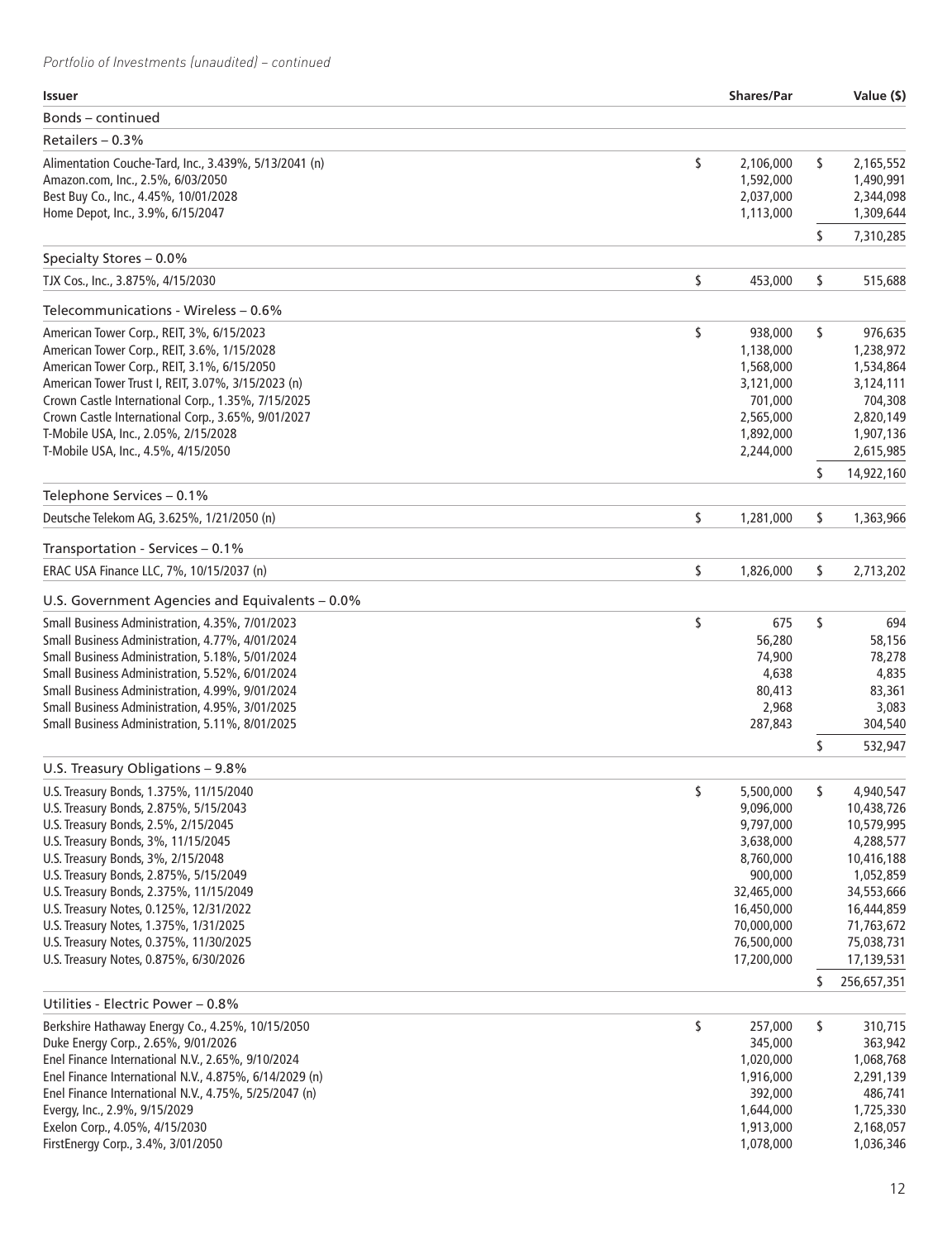| <b>Issuer</b>                                          | <b>Shares/Par</b> | Value (\$)        |
|--------------------------------------------------------|-------------------|-------------------|
| Bonds – continued                                      |                   |                   |
| Utilities - Electric Power – continued                 |                   |                   |
| Georgia Power Co., 3.7%, 1/30/2050                     | \$<br>147,000     | \$<br>156,763     |
| Jersey Central Power & Light Co., 4.3%, 1/15/2026 (n)  | 1,333,000         | 1,467,990         |
| Jersey Central Power & Light Co., 2.75%, 3/01/2032 (n) | 924,000           | 946,547           |
| Northern States Power Co., 2.6%, 6/01/2051             | 1,912,000         | 1,812,938         |
| Oncor Electric Delivery Co. LLC, 5.75%, 3/15/2029      | 2,486,000         | 3,098,731         |
| Pacific Gas & Electric Co., 2.1%, 8/01/2027            | 480,000           | 468,436           |
| Pacific Gas & Electric Co., 3%, 6/15/2028              | 1,410,000         | 1,434,825         |
| Pacific Gas & Electric Co., 3.3%, 8/01/2040            | 926,000           | 854,438           |
| Xcel Energy, Inc., 3.4%, 6/01/2030                     | 968,000           | 1,054,926         |
| Xcel Energy, Inc., 3.5%, 12/01/2049                    | 1,154,000         | 1,230,015         |
|                                                        |                   | \$<br>21,976,647  |
| Utilities - Gas $-0.0\%$                               |                   |                   |
| East Ohio Gas Co., 2%, 6/15/2030 (n)                   | \$<br>1,330,000   | \$<br>1,299,929   |
| <b>Total Bonds</b>                                     |                   | \$1,046,993,247   |
| Convertible Preferred Stocks - 0.9%                    |                   |                   |
| Automotive – 0.3%                                      |                   |                   |
| Aptiv PLC, 5.5%                                        | 39,000            | \$<br>6,571,500   |
| Medical Equipment - 0.4%                               |                   |                   |
| Boston Scientific Corp., 5.5%                          | 66,836            | \$<br>7,779,711   |
| Danaher Corp., 4.75%                                   | 1,324             | 2,685,085         |
|                                                        |                   | \$<br>10,464,796  |
| Telecommunications - Wireless – 0.2%                   |                   |                   |
| T-Mobile USA, Inc., 5.25% (a)                          | 5,432             | \$<br>6,142,234   |
| <b>Total Convertible Preferred Stocks</b>              |                   | \$<br>23,178,530  |
| Preferred Stocks - 0.3%                                |                   |                   |
| Computer Software - Systems - 0.3%                     |                   |                   |
| Samsung Electronics Co. Ltd.                           | 107,395           | \$<br>6,286,102   |
| Investment Companies (h) - 6.0%                        |                   |                   |
| Money Market Funds - 6.0%                              |                   |                   |
| MFS Institutional Money Market Portfolio, 0.04% (v)    | 158,442,085       | \$<br>158,442,084 |
| Other Assets, Less Liabilities – (5.1)%                |                   | (133, 863, 795)   |
| <b>Net Assets - 100.0%</b>                             |                   | \$2,623,592,031   |
|                                                        |                   |                   |

(a) Non-income producing security.

(h) An affiliated issuer, which may be considered one in which the fund owns 5% or more of the outstanding voting securities, or a company which is under common control. At period end, the aggregate values of the fund's investments in affiliated issuers and in unaffiliated issuers were \$158,442,084 and \$2,599,013,742, respectively.

(i) Interest only security for which the fund receives interest on notional principal (Par amount). Par amount shown is the notional principal and does not reflect the cost of the security.

(n) Securities exempt from registration under Rule 144A of the Securities Act of 1933. These securities may be sold in the ordinary course of business in transactions exempt from registration, normally to qualified institutional buyers. At period end, the aggregate value of these securities was \$178,663,457, representing 6.8% of net assets.

(v) Affiliated issuer that is available only to investment companies managed by MFS. The rate quoted for the MFS Institutional Money Market Portfolio is the annualized seven-day yield of the fund at period end.

The following abbreviations are used in this report and are defined:

ADR American Depositary Receipt

CLO Collateralized Loan Obligation

CMT Constant Maturity Treasury

FGIC Financial Guaranty Insurance Co.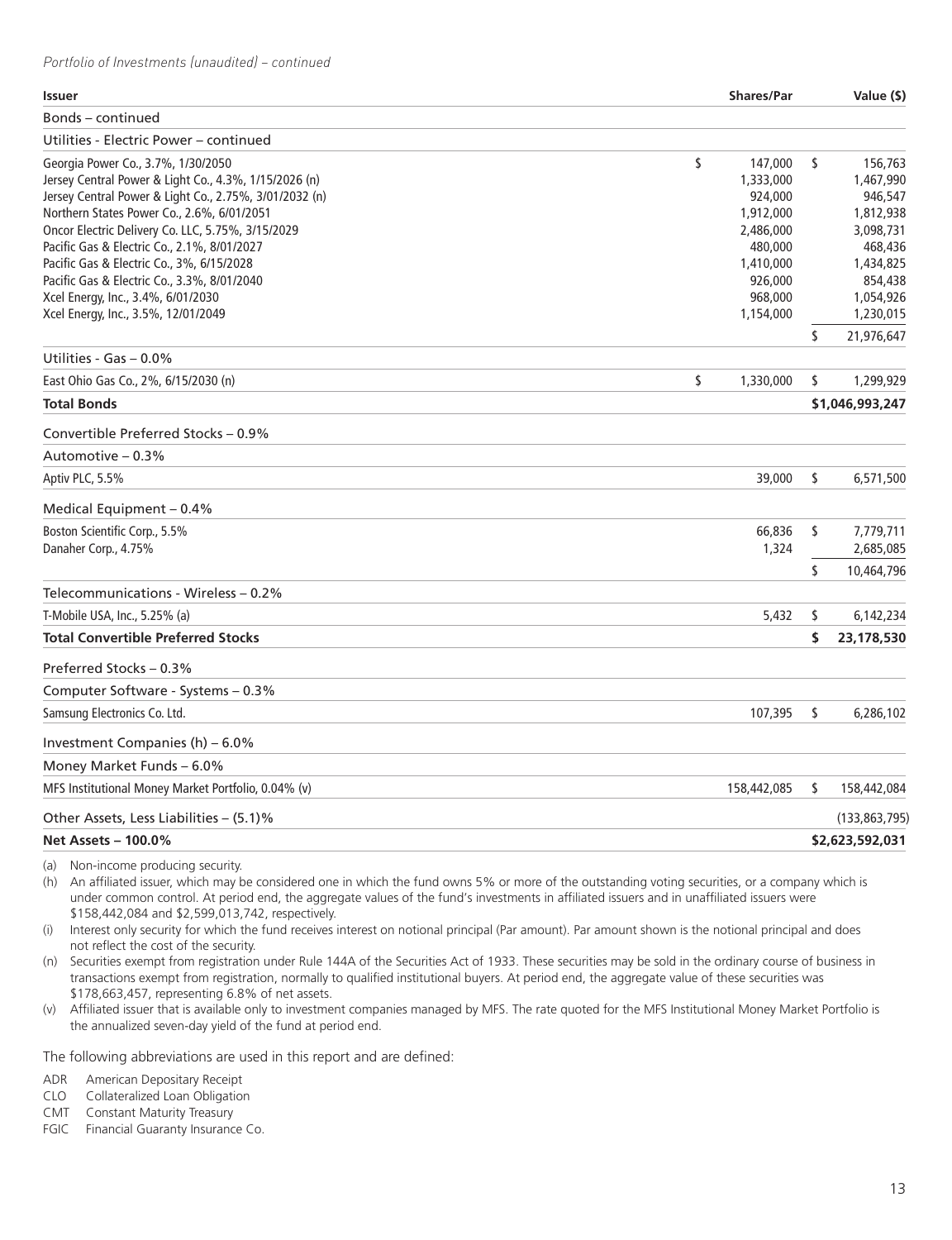- FLR Floating Rate. Interest rate resets periodically based on the parenthetically disclosed reference rate plus a spread (if any). The period-end rate reported may not be the current rate. All reference rates are USD unless otherwise noted.
- LIBOR London Interbank Offered Rate
- NPFG National Public Finance Guarantee Corp.
- REIT Real Estate Investment Trust
- SOFR Secured Overnight Financing Rate
- TBA To Be Announced
- UMBS Uniform Mortgage-Backed Security

See attached supplemental information. For more information see notes to financial statements as disclosed in the most recent semiannual or annual report.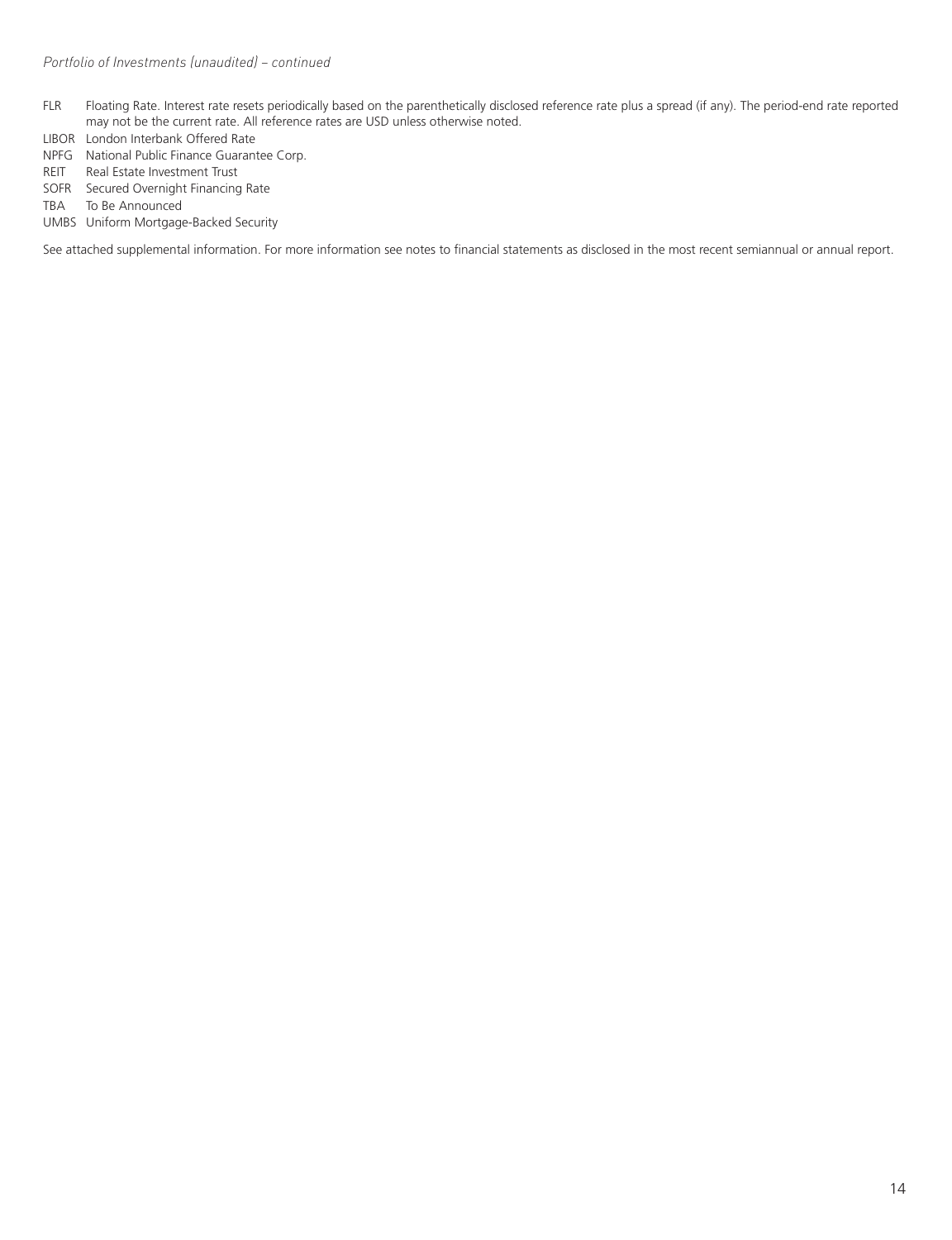## **Supplemental Information**

9/30/21 (unaudited)

The fund is an investment company and accordingly follows the investment company accounting and reporting guidance of the Financial Accounting Standards Board (FASB) Accounting Standards Codification Topic 946 Financial Services - Investment Companies.

#### **(1) Investment Valuations**

Equity securities, including restricted equity securities, are generally valued at the last sale or official closing price on their primary market or exchange as provided by a third-party pricing service. Equity securities, for which there were no sales reported that day, are generally valued at the last quoted daily bid quotation on their primary market or exchange as provided by a third-party pricing service. Debt instruments and floating rate loans, including restricted debt instruments, are generally valued at an evaluated or composite bid as provided by a third-party pricing service. Short-term instruments with a maturity at issuance of 60 days or less may be valued at amortized cost, which approximates market value. Open-end investment companies are generally valued at net asset value per share. Securities and other assets generally valued on the basis of information from a third-party pricing service may also be valued at a broker/dealer bid quotation. In determining values, third-party pricing services can utilize both transaction data and market information such as yield, quality, coupon rate, maturity, type of issue, trading characteristics, and other market data. The values of foreign securities and other assets and liabilities expressed in foreign currencies are converted to U.S. dollars using the mean of bid and asked prices for rates provided by a third-party pricing service.

The Board of Trustees has delegated primary responsibility for determining or causing to be determined the value of the fund's investments (including any fair valuation) to the adviser pursuant to valuation policies and procedures approved by the Board. If the adviser determines that reliable market quotations are not readily available, investments are valued at fair value as determined in good faith by the adviser in accordance with such procedures under the oversight of the Board of Trustees. Under the fund's valuation policies and procedures, market quotations are not considered to be readily available for most types of debt instruments and floating rate loans and many types of derivatives. These investments are generally valued at fair value based on information from third-party pricing services. In addition, investments may be valued at fair value if the adviser determines that an investment's value has been materially affected by events occurring after the close of the exchange or market on which the investment is principally traded (such as foreign exchange or market) and prior to the determination of the fund's net asset value, or after the halt of trading of a specific security where trading does not resume prior to the close of the exchange or market on which the security is principally traded. Events that occur after foreign markets close (such as developments in foreign markets and significant movements in the U.S. markets) and prior to the determination of the fund's net asset value may be deemed to have a material effect on the value of securities traded in foreign markets. Accordingly, the fund's foreign equity securities may often be valued at fair value. The adviser generally relies on third-party pricing services or other information (such as the correlation with price movements of similar securities in the same or other markets; the type, cost and investment characteristics of the security; the business and financial condition of the issuer; and trading and other market data) to assist in determining whether to fair value and at what value to fair value an investment. The value of an investment for purposes of calculating the fund's net asset value can differ depending on the source and method used to determine value. When fair valuation is used, the value of an investment used to determine the fund's net asset value may differ from quoted or published prices for the same investment. There can be no assurance that the fund could obtain the fair value assigned to an investment if it were to sell the investment at the same time at which the fund determines its net asset value per share.

Various inputs are used in determining the value of the fund's assets or liabilities. These inputs are categorized into three broad levels. In certain cases, the inputs used to measure fair value may fall into different levels of the fair value hierarchy. In such cases, an investment's level within the fair value hierarchy is based on the lowest level of input that is significant to the fair value measurement. The fund's assessment of the significance of a particular input to the fair value measurement in its entirety requires judgment, and considers factors specific to the investment. Level 1 includes unadjusted quoted prices in active markets for identical assets or liabilities. Level 2 includes other